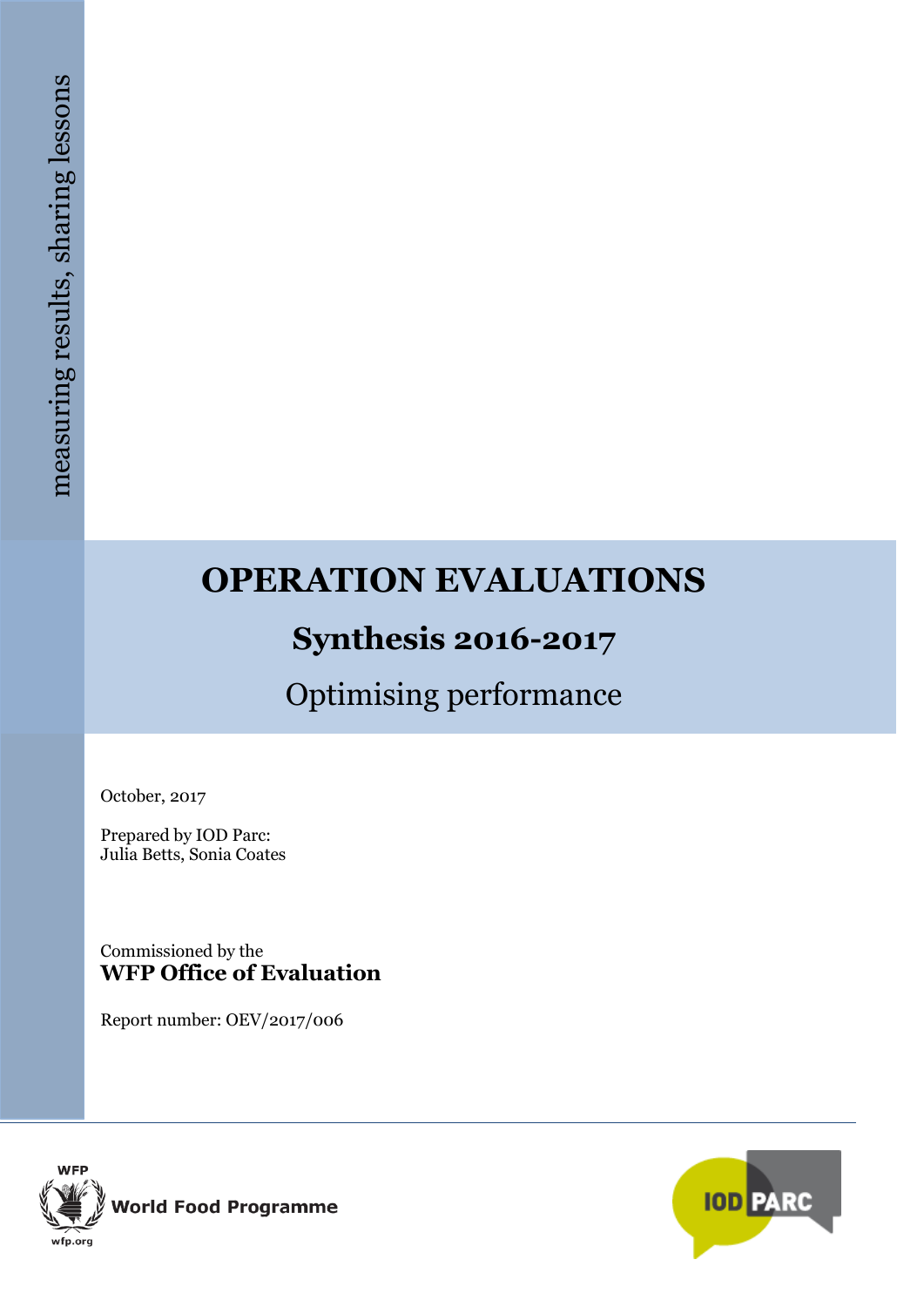## **Disclaimer**

The opinions expressed are those of the Evaluation Team, and do not necessarily reflect those of the World Food Programme. Responsibility for the opinions expressed in this report rests solely with the authors. Publication of this document does not imply endorsement by WFP of the opinions expressed.

The designation employed and the presentation of material in the maps do not imply the expression of any opinion whatsoever on the part of WFP concerning the legal or constitutional status of any country, territory or sea area, or concerning the delimitation of frontiers.

## **Evaluation Management**

Evaluation Manager: Elise Benoit Director of Evaluation: Andrea Cook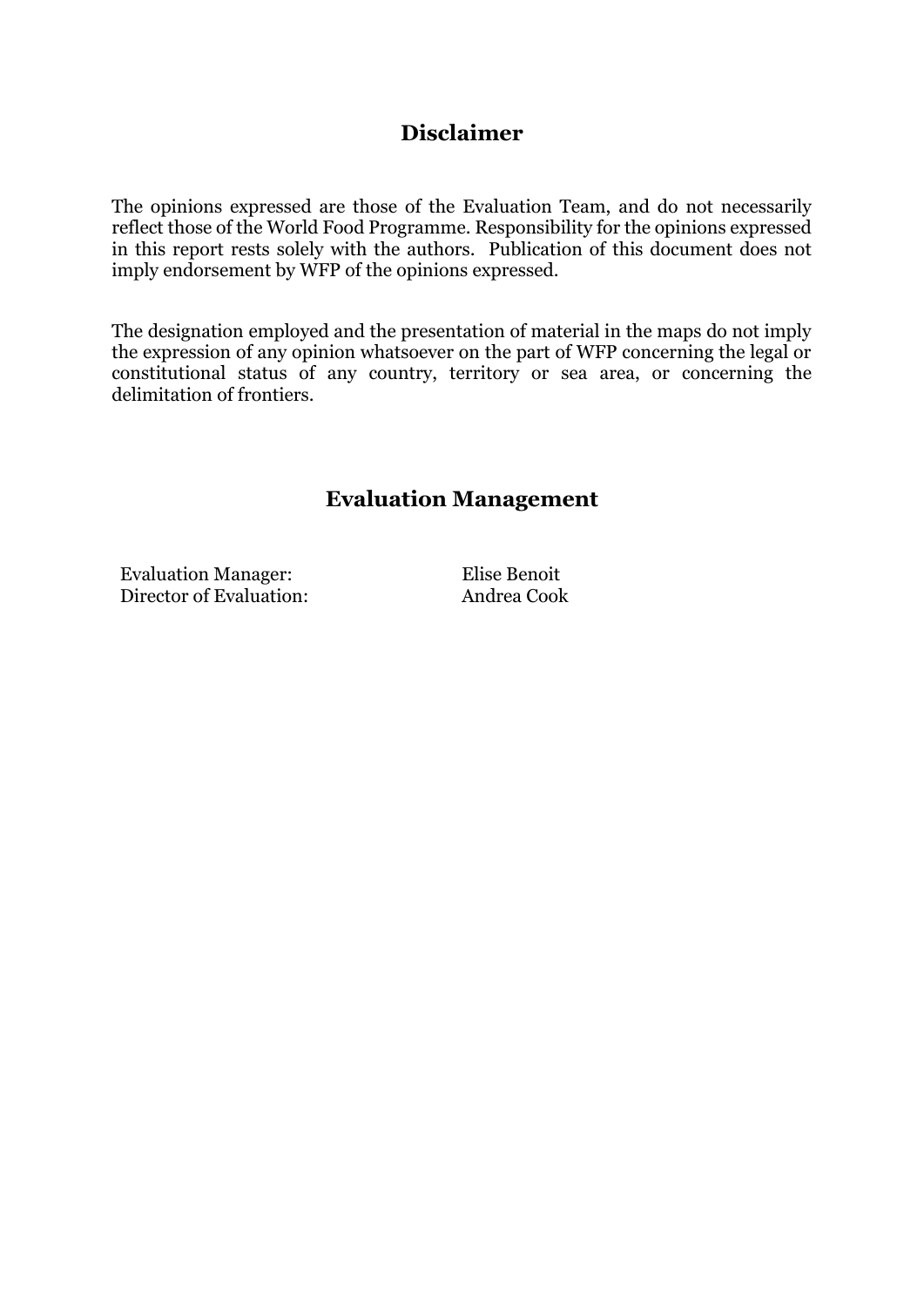## **Table of contents**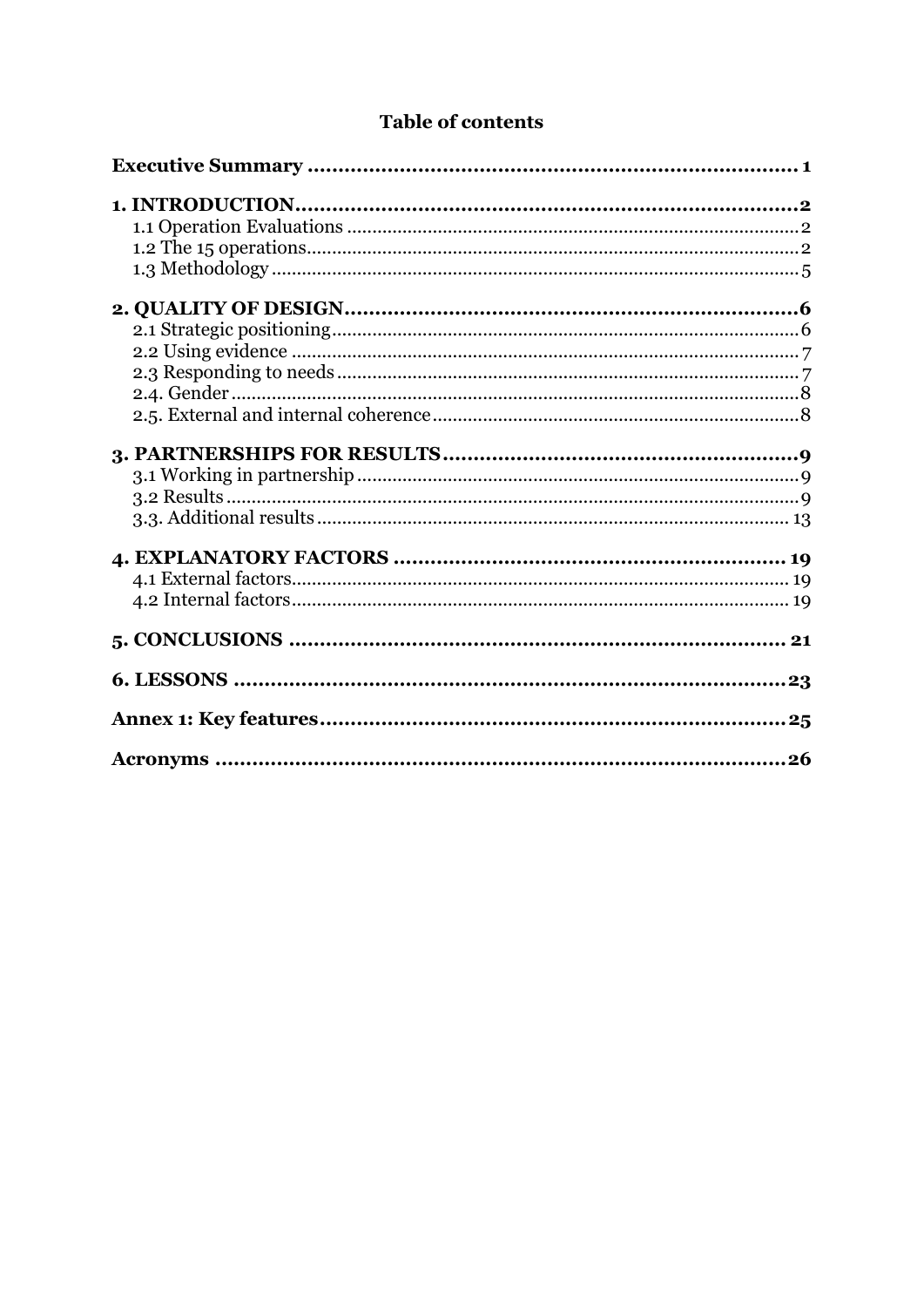## **List of Figures**

| Figure 4: Outcome performance for the 15 operations compared to 2016 corporate |  |
|--------------------------------------------------------------------------------|--|

## **List of Tables**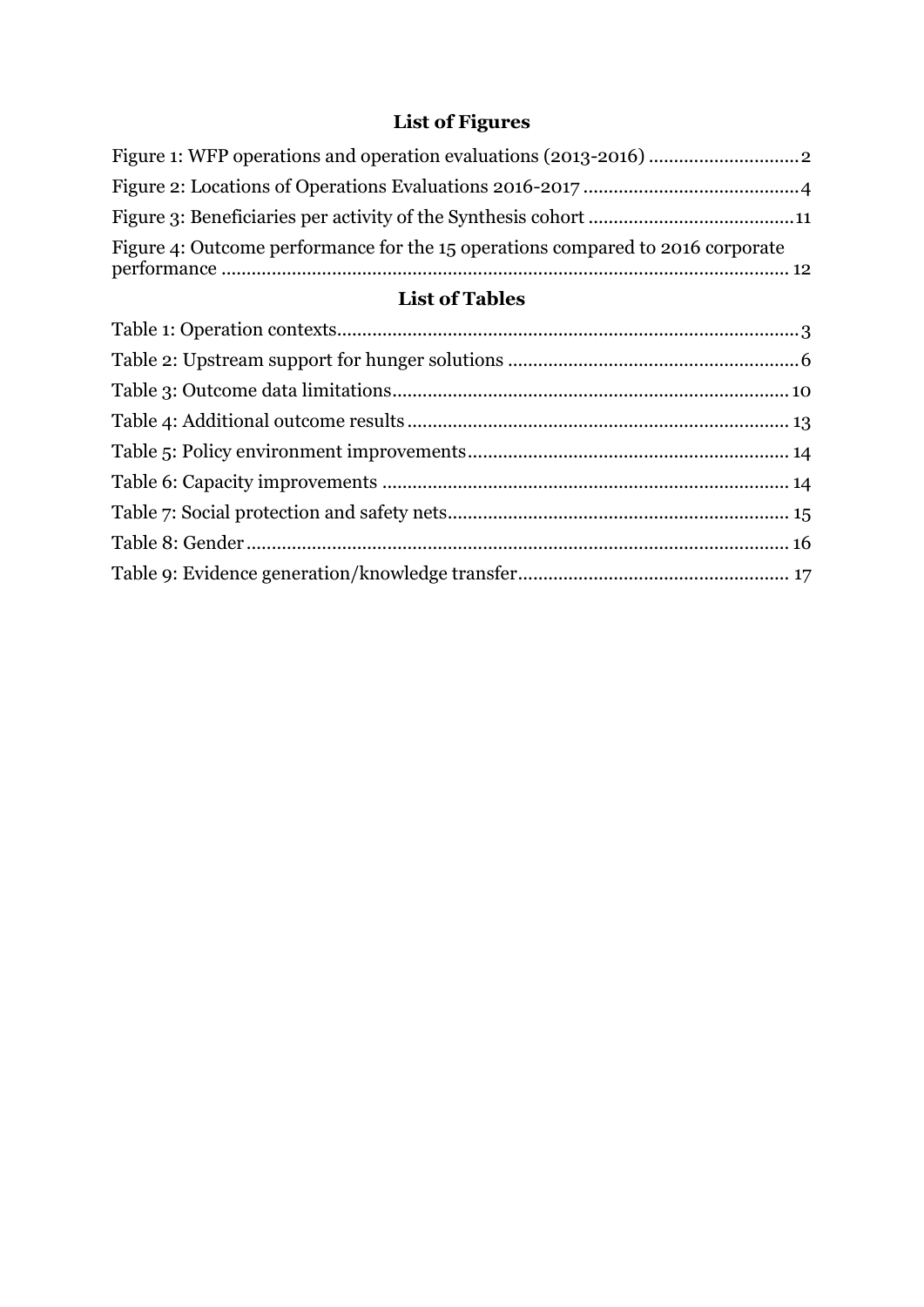#### **Executive Summary**

<span id="page-4-0"></span>This report synthesizes the findings of 15 WFP operation evaluations, conducted between mid-2016 and mid-2017. It is the fourth and final Synthesis in the operation evaluations series. Operations had combined requirements of over USD 2 billion, directly targeted over 19 million beneficiaries and were implemented in vulnerable and volatile contexts.

This final Synthesis in the series finds a step-change in WFP's organizational evolution since 2014. WFP has reshaped its operating model, away from a deliverer of food and towards a broker of hunger and nutrition solutions. Following this transformation, WFP is generally better positioned to serve humanitarian and development needs.

Evidence from these 15 evaluations finds WFP prioritizing a more partnershiporiented approach. It has engaged in upstream policy spaces and helped deliver country-led results by generating evidence, transferring knowledge and applying innovation. In some countries, management have moved beyond WFP's traditional toolkit, using a systems-oriented view to provide more strategic responses to needs.

However, this final Synthesis in this series finds these changes are still not universal. Opportunities for policy- and capacity-strengthening have not been seized consistently and alignment with social-protection and resilience frameworks is uneven. Programme implementation is not sufficiently informed by performance data. Planning for transition receives limited attention whilst some partnerships remain transactional.

WFP's operations showed increased gender sensitivity in numerical terms. However, approaches remain focused on including women rather than effecting gendertransformative change. This contrasts with the progressive and dynamic approaches to hunger solutions observed in this cohort of evaluations.

The evidence also finds WFP constrained by its external contributions. Funding shortfalls have hindered its ability to innovate; to strengthen capacities; and to ensure linkages across the humanitarian-development nexus. Earmarked funding has restricted room to manoeuvre, especially in vulnerable and volatile contexts. In-kind contributions at times restricted efficiency and constrained alignment with national preferences.

The operation evaluation series has held up a mirror to four years of operational practice. This final synthesis report finds that WFP's technical capacity and assets, entrepreneurial approach and service-mindedness have been galvanized by recent organizational reforms. Achieving zero hunger and mitigating future risks, however, will require sustained attention to implementing these changes. Going forward, six lessons are presented to help optimize WFP's future performance in the context of the Integrated Road Map.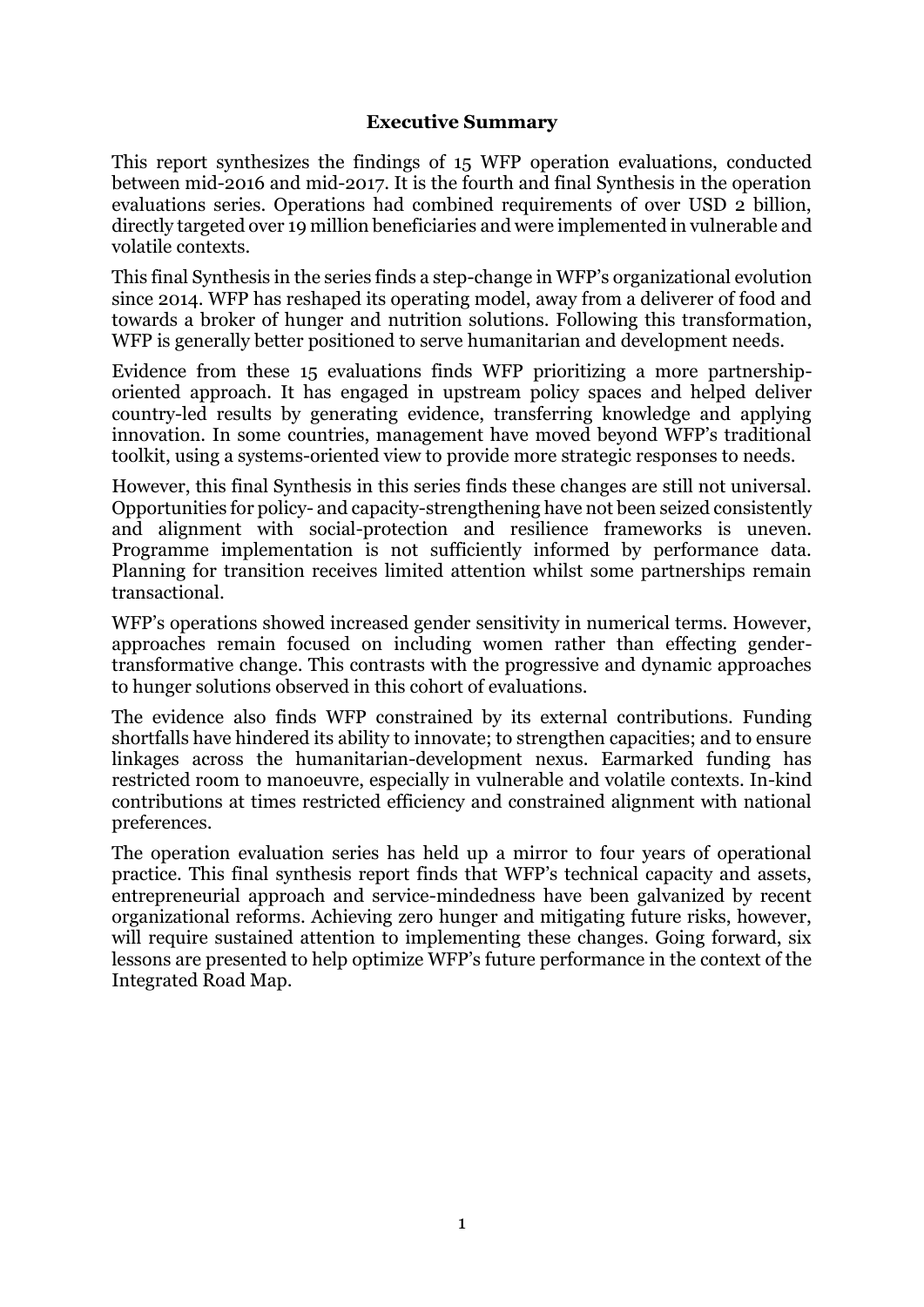#### **1. INTRODUCTION**

<span id="page-5-0"></span>1. The 2030 Agenda for Sustainable Development and the Zero Hunger Challenge call for united partnership to tackle hunger and undernutrition. Ensuring that food for all is "sufficient, safe, affordable and nutritious"<sup>1</sup> requires large-scale collective action.

2. WFP is the world's largest humanitarian organization, fighting hunger worldwide. Its operations serve the hungry poor, in often complex and fast-moving settings.

3. This Synthesis analyses the findings of 15 WFP operation evaluations conducted between mid-2016 and mid-2017. It is the fourth and final annual Synthesis in this series. It describes performance and extracts lessons, to help WFP meet the needs of the people it serves.

#### <span id="page-5-1"></span>**1.1 Operation Evaluations**

4. The operation evaluations series was launched by WFP's Office of Evaluation in 2013. Figure 1 shows the regional distribution of the operations evaluated (2013– 2016) in relation to WFP's programme of work for the same years in terms of number of operations.

#### <span id="page-5-3"></span>**Figure 1: WFP operations and operation evaluations (2013-2016)**



WFP operations and operation evaluations (2013-2016)

## <span id="page-5-2"></span>**1.2 The 15 operations**

1

5. The 15 operations evaluated in 2016–2017 targeted over 19 million people from 2012 to 2018, with combined requirements of over USD 2 billion. Table 1 describes their key features.

<sup>1</sup> Transforming our world: the 2030 Agenda for Sustainable Development (A/RES/70/1), para.7.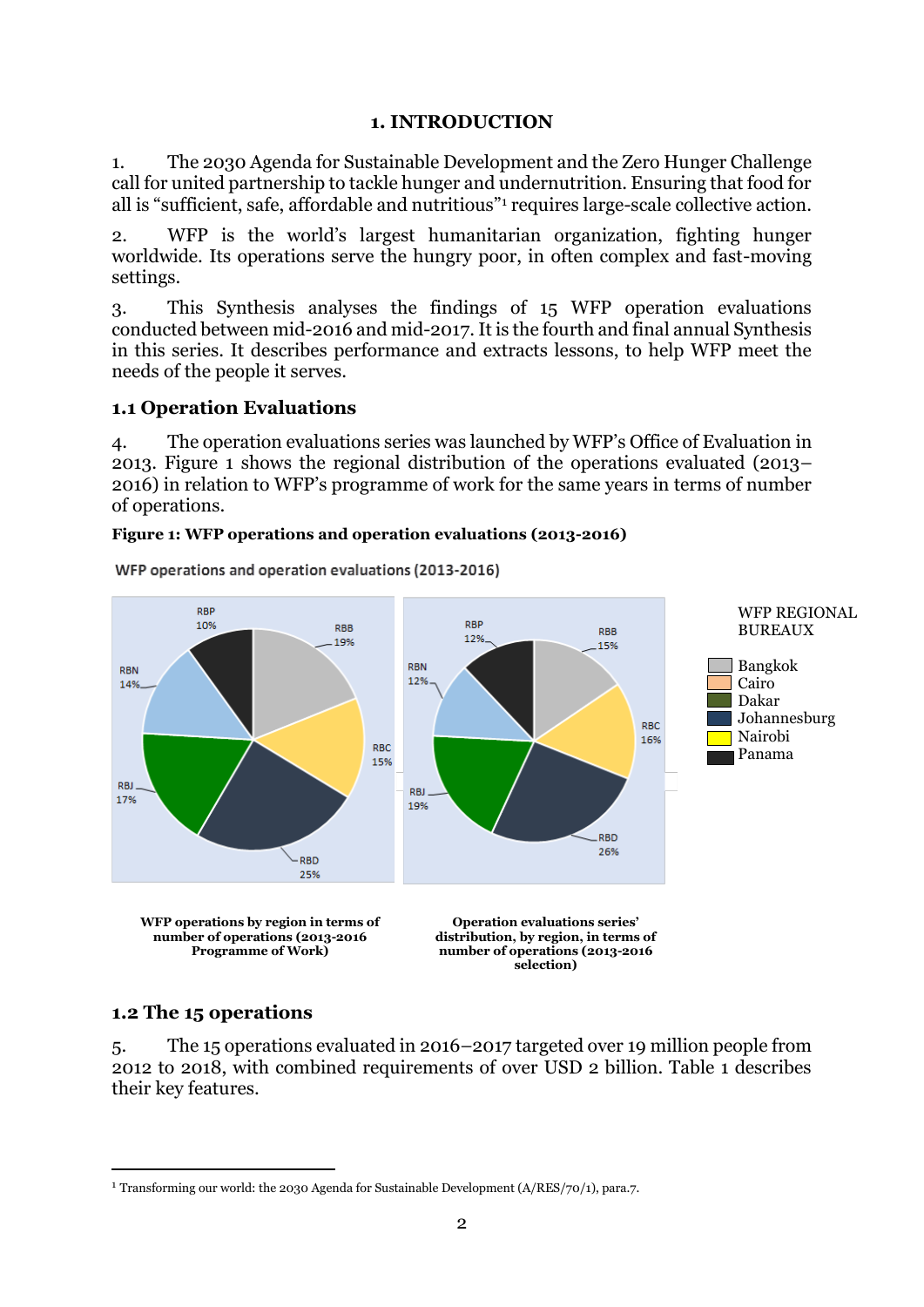#### **Table 1: Operation context**

|                                                   | Regional <sup>a</sup> | Cameroon        | Chad                 | Djibouti        | Haiti       | Madagascar  | Malawi      | Myanmar         | Sudan                | Cuba                        | Nepal                | Rwanda     | Kyrgyz<br>Republic | Kyrgyz<br>Republic | Swaziland                   |
|---------------------------------------------------|-----------------------|-----------------|----------------------|-----------------|-------------|-------------|-------------|-----------------|----------------------|-----------------------------|----------------------|------------|--------------------|--------------------|-----------------------------|
| Programme<br>type                                 | <b>EMOP</b>           | <b>PRRO</b> b   | <b>PRRO</b>          | <b>PRRO</b>     | <b>PRRO</b> | <b>PRRO</b> | <b>PRRO</b> | <b>PRRO</b>     | <b>PRRO</b>          | $\bf CP$                    | CP                   | $\bf CP$   | <b>DEV</b>         | <b>DEV</b>         | <b>DEV</b>                  |
| Income<br>statusc                                 | Low-<br>middle        | Lower<br>middle | Low                  | Lower<br>middle | Low         | Low         | Low         | Lower<br>middle | Low                  | <b>Upper</b><br>middle      | Low                  | Low        | Lower<br>middle    | Lower<br>middle    | Lower<br>middle             |
| Fragile<br>Situation <sup>d</sup>                 | $\sqrt{ }$<br>(Chad)  |                 | $\sqrt{ }$           | $\sqrt{ }$      | $\sqrt{ }$  | $\sqrt{ }$  |             | $\sqrt{ }$      | $\sqrt{ }$           |                             |                      |            |                    |                    |                             |
| Affected by<br>recurrent<br>natural<br>disasterse | $\sqrt{ }$            | $\sqrt{ }$      | $\sqrt{ }$           | $\sqrt{ }$      | $\sqrt{ }$  | $\sqrt{ }$  | $\sqrt{ }$  | $\sqrt{ }$      | $\sqrt{ }$           | $\sqrt{}$                   | $\sqrt{ }$           | $\sqrt{ }$ | $\sqrt{ }$         | $\sqrt{ }$         | $\sqrt{ }$                  |
| Refugee/IDP-<br>focused                           | $\sqrt{ }$            | $\sqrt{ }$      | $(\sqrt{2})$         | $(\sqrt{2})$    |             |             |             | $\sqrt{ }$      | $(\sqrt{2})$         |                             |                      |            |                    |                    |                             |
| Country<br>Office Sizef                           | N/A                   | Large           | <b>Very</b><br>Large | <b>Small</b>    | Large       | Med.        | Large       | Large           | <b>Very</b><br>large | <b>Very</b><br><b>Small</b> | <b>Very</b><br>Large | Med.       | Med.               | Med                | <b>Very</b><br><b>Small</b> |

<span id="page-6-0"></span>a) The regional emergency operation (EMOP) covers Cameroon, Chad and Niger. It is implemented from the Regional Bureau Dakar.

b) Protracted relief and recovery operation

c) As of 2017[. https://datahelpdesk.worldbank.org/knowledgebase/articles/906519-world-bank-country-and-lending-groups](https://datahelpdesk.worldbank.org/knowledgebase/articles/906519-world-bank-country-and-lending-groups)

d) 2017 World Bank Harmonized List of Fragile Situations (FY 2017).

e)Very high, high or medium exposure to natural hazards. World Risk Report 2016[. http://weltrisikobericht.de/wp-content/uploads/2016/08/WorldRiskReport2016.pdf](http://weltrisikobericht.de/wp-content/uploads/2016/08/WorldRiskReport2016.pdf)

f) WFP Resource Management Department classification 2016.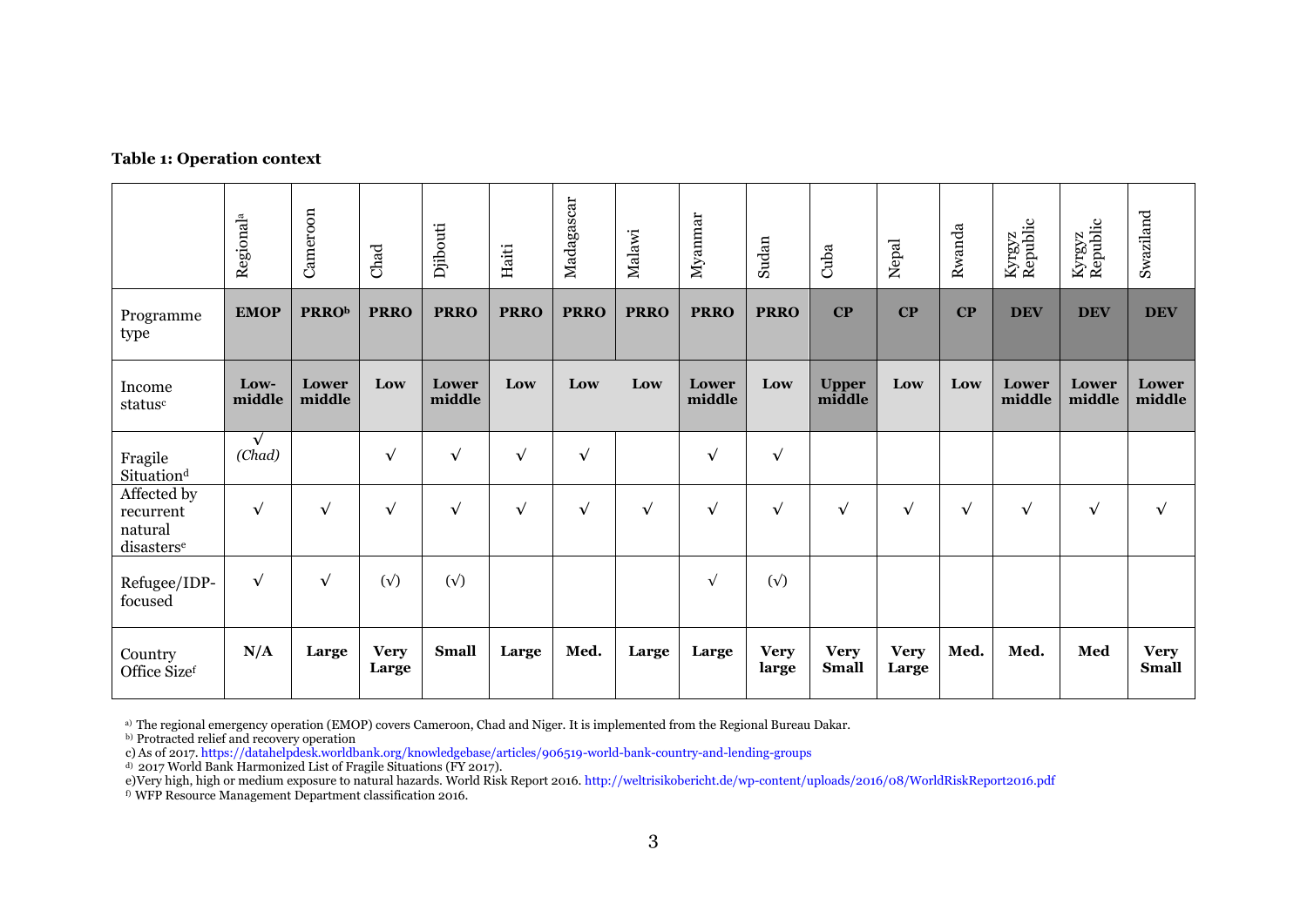6. The 15 operations were implemented in vulnerable and volatile environments. All were exposed to natural hazards; five faced insecurity and three political fragility/uncertainty. Six included refugee or internally displaced persons (IDP) populations, with two targeting these populations exclusively. Figure 2 shows their locations.

<span id="page-7-0"></span>**Figure 2: Location of operations evaluations 2016-2017**



*The designations employed and the presentation of material in this publication do not imply the expression of any opinion whatsoever on the part of the World Food Programme (WFP) concerning the legal status of any country, territory, city or area or of its frontiers or boundaries.*

*Data sources: WFP/UNGIWG © World Food Programme 2017 Source: WFP Emergency Preparedness Branch Geospatial Support Unit*

1

7. Details regarding the activities and modalities employed can be found in the Annex. Of the 15 operations:

- thirteen were multi-component, employing at least two of WFP's four standard activities<sup>2</sup>. Only two provided direct assistance through a single activity (school feeding in the Kyrgyzstan and nutrition in Swaziland);
- thirteen designed and implemented nutrition activities; eight, school feeding; and nine (including the three refugee-focused operations) general food distribution. Food assistance for assets/food assistance for training (FFA/FFT) was designed in 12 operations but implemented in only 10;
- capacity strengthening was planned for 13 operations but was not implemented in the Sudan or Haiti due to resource constraints; and
- eleven applied mixed modalities (cash/voucher/in-kind), although cash transfers were not implemented as planned in Kyrgyzstan.

<sup>2</sup> General food distribution, school feeding, nutrition and food assistance for assets/training (FFA/FFT).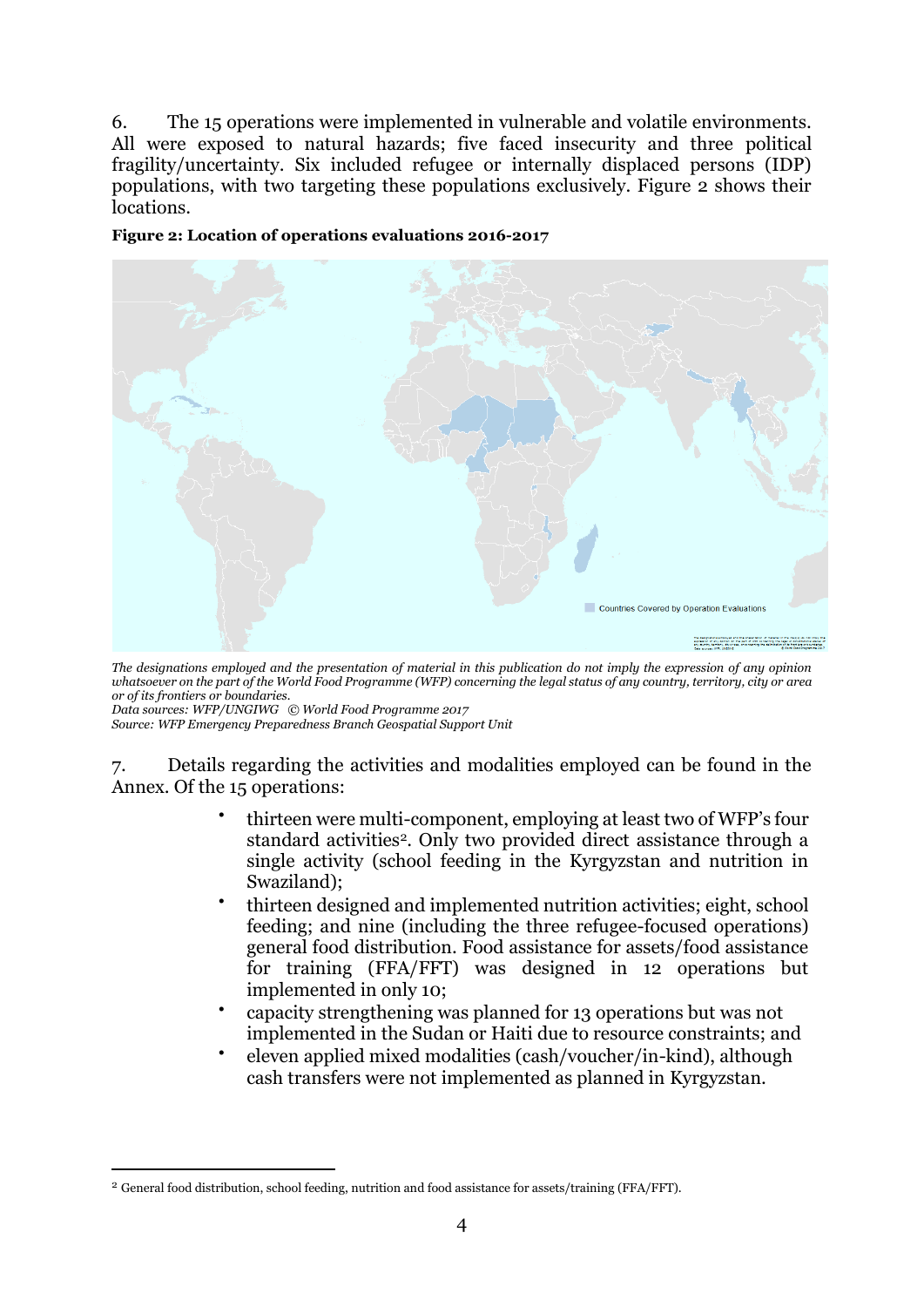## <span id="page-8-0"></span>**1.3 Methodology**

.

8. The 2016–2017 synthesis applied the same standard methods as its precursors, including a structured analytical framework and systematic data extraction. Evidence was rated for validity and reliability on a scale from 1 (low) to 4 (high), with only that scoring at least 2 included. Findings were triangulated with standard project reports, where appropriate, and validated by WFP's Office of Evaluation

9. Limitations include the report's dependence on its component studies. Results data were generated from standard project reports, triangulated with evaluations. Since 13 of the 15 evaluations were mid-term, final outcome data for the full cohort were not available.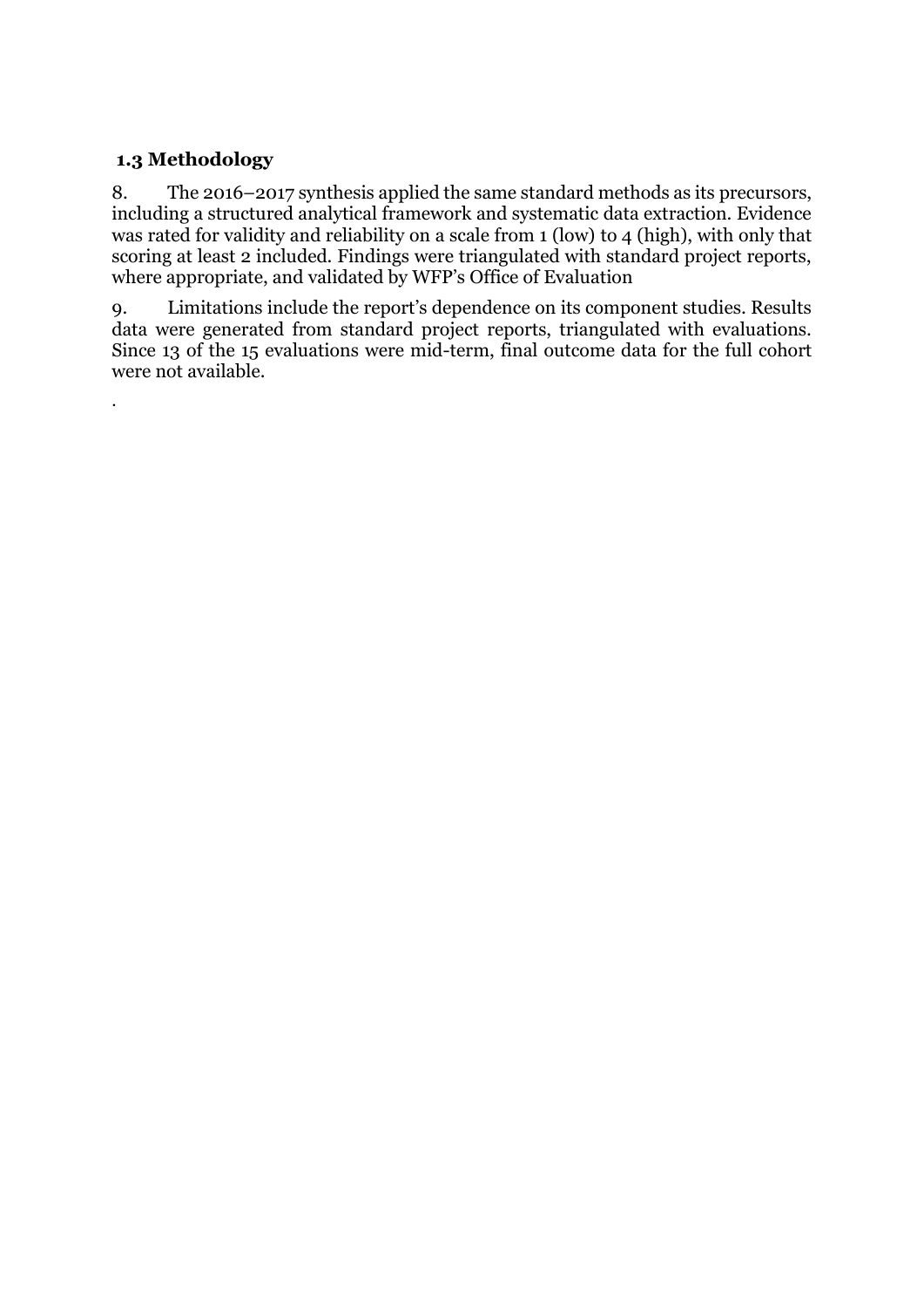## **2. QUALITY OF DESIGN**

## <span id="page-9-1"></span><span id="page-9-0"></span>**2.1 Strategic positioning**

## *Strategic partnering in design*

10. Operations in this cohort reflect continued close partnership with national actors in design. Thirteen were developed jointly or in close consultation with governments (compared to 6 out of 15 in 2015–2016), while four arose from explicit government requests for WFP services.

11. **Gearing to national priorities:** Operations in this cohort were closely geared to support national policy frameworks for food security and nutrition:

- all designs were *well-aligned with national priorities* (though in Nepal, WFP did not keep abreast of national strategic changes, limiting relevance over time);
- activities in ten operations were *implemented through national programmes,* including 6 out of 15 nutrition interventions and school feeding in Kyrgyzstan;
- operations in Cuba and Rwanda were wholly geared to *enhancing national food security and nutrition programmes*; and
- eight designs were geared to support *national social protection/safety nets frameworks or objectives* (though four missed opportunities for alignment).

### *Upstream support for hunger solutions*

12. This series has progressively documented WFP's transition from an *implementing* to an *enabling actor* at country level.<sup>3</sup> The 2016–2017 synthesis finds designs increasingly focused on upstream engagement in partnerships, for example by prioritizing policy and capacity strengthening (see Table 2).

#### <span id="page-9-2"></span>**Table 2: Upstream support for hunger solutions**

#### *Capacity strengthening*

Thirteen operations planned capacity-strengthening activities, including:

- In Nepal, the operation aimed to support government on food security monitoring, public works programmes, school feeding, food fortification, nutrition education and emergency logistics/food management
- In Swaziland, the operation was geared to strengthen the capacity of the Ministry of Health to address the nutrition elements of national responses to HIV and TB

#### *Policy and strategy formulation*

1

Nine designs included support for policy/strategy strengthening, including:

• in Chad, where WFP planned to work with the Government and the Office of the United Nations High Commissioner for Refugees to define a programme for refugee and host population self-reliance; and

<sup>3</sup> Operation evaluations syntheses 2013–2014, 2014–2015, 2015–2016.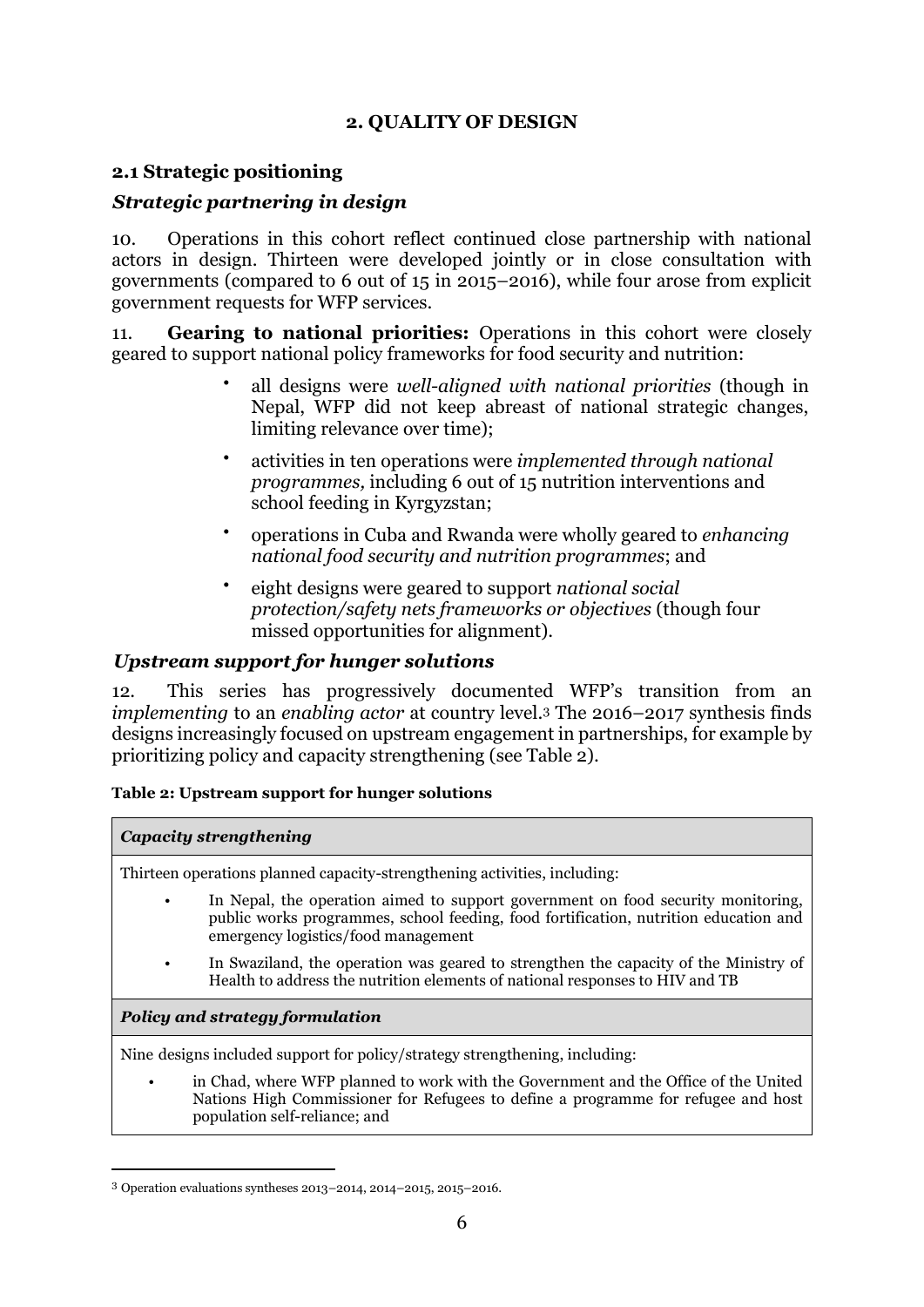in Kyrgyzstan, where WFP aimed to redefine the conceptual framework for social protection, integrating concepts of food access, food stability and resilience

13. However, evaluations identified continued shortcomings in capacitydevelopment designs, including the lack of a comprehensive diagnostic and systems overview; the absence of a clear strategy or implementation plan; and few clear objectives, targets or intended results.

## <span id="page-10-0"></span>**2.2 Using evidence**

## *Increasingly evidence-based designs*

14. Investment in evidence generation has begun to yield results. Of the 15 evaluations, 13 found the evidence base sufficiently sound to validate the operation's intended approach and scale. Six operations applied findings from evaluations and reviews to inform design. Linked to the stronger evidence base, untested assumptions were only reported in five evaluations, compared to eight in 2016.

#### **Box 1: Evidence-based designs**

- In Myanmar, the operation drew on a solid evidence base from assessments and evaluations conducted by WFP, cooperating partners and United Nations partners.
- In the Sudan, operational design was informed by evidence from sources including the Food Security Assessment, mass nutritional screening and data generated by WFP, joint assessment mission findings and annual crop and food supply assessments by the Government.

## <span id="page-10-1"></span>**2.3 Responding to needs**

## *Appropriate ambition levels:*

15. This series has previously found over-ambitious operation designs. Despite high intended coverage levels of vulnerable populations, however, 11 evaluations in this cohort assessed the proposed scale as appropriate for humanitarian needs (Box 2).

#### **Box 2: Planning for coverage**

In Malawi, geographical coverage of the relief component of the operation was based on evidence gathered and reviewed by humanitarian and development partners, including WFP, through the Food Security Cluster.

16. In Cameroon, Haiti and Nepal, however, more realistic designs and stronger prioritization were needed. In Madagascar, the number of people affected by severe food insecurity each year far exceeded the number of planned beneficiaries, due to deteriorating conditions in the country.

#### *More relevant activities*

17. This synthesis sees continued relevance of operational objectives, and improvements at the activity level. Concerns, identified in five evaluations (compared to eight in 2015–2016), related to:

> • nutrition in Cameroon and Madagascar, with prevention activities insufficiently prioritized; and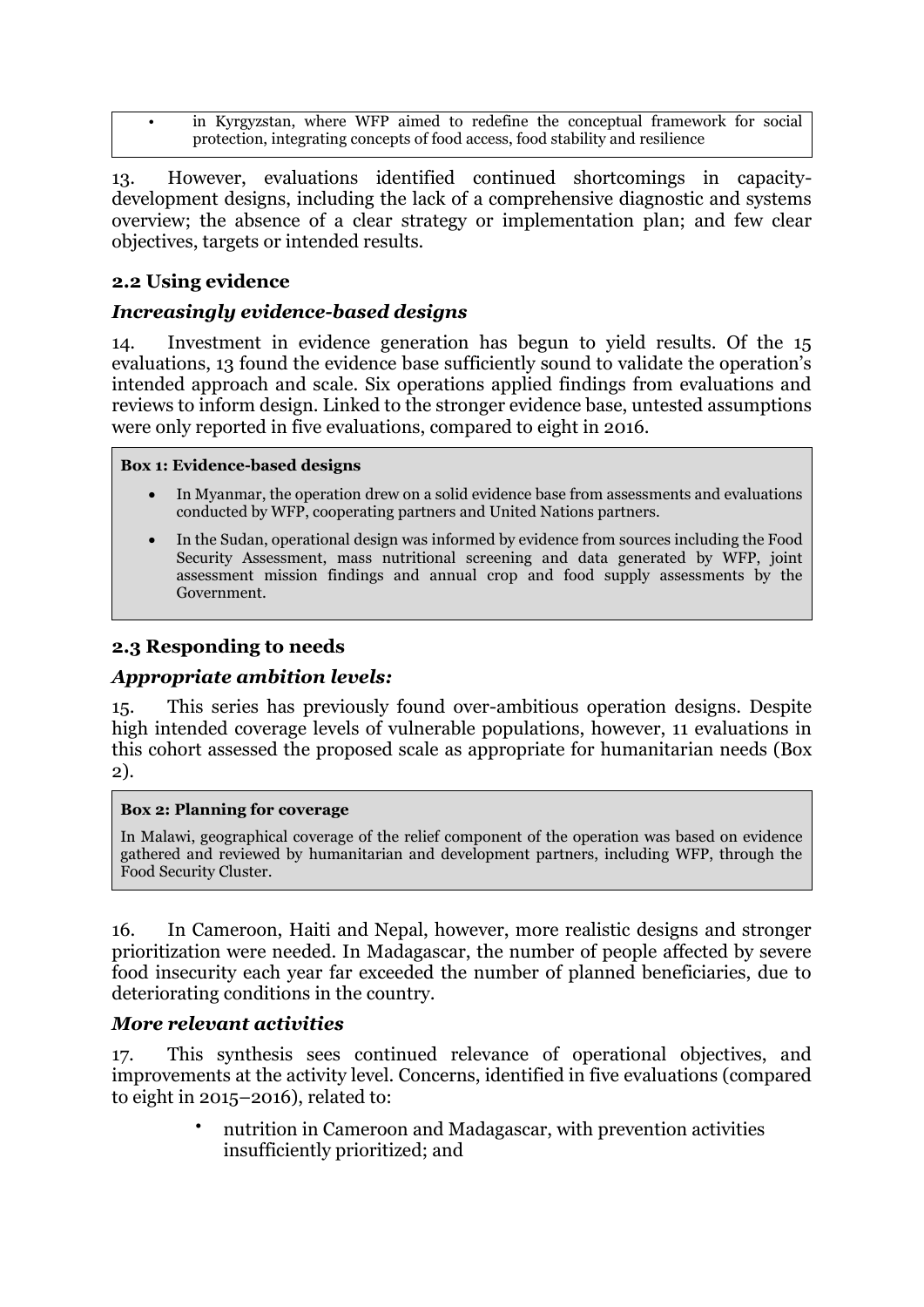• FFA/FFT activities in Chad, Haiti, Madagascar and the Sudan, which suffered design flaws.

## *Appropriate geographical targeting but continued weaknesses within activities*

18. Linked to the stronger evidence base (see paragraph 14), planned geographical targeting was appropriate in all operations except those in Haiti and Madagascar. Activity-level targeting, however, exhibited continued weaknesses, with ten evaluations finding shortcomings, particularly within nutrition and FFA/FFT. Three operations undertook ambitious retargeting exercises for refugees and IDPs.

19. WFP's selection of transfer modalities remained largely appropriate but, as in previous years, choices were sometimes restricted by donor preferences (see section on Partnerships for results).

## <span id="page-11-0"></span>**2.4. Gender**

## *Increased gender sensitivity but a focus on "including women"*

20. Previous syntheses have found persistent limitations in the gender sensitivity of designs. This year shows progress but with greater efforts required: while seven operations included gender analysis to inform design, this was at times shallow and/or lacking insight into structural gender barriers. Moreover, five operations conducted little to no gender analysis at all.

21. Nine designs (compared to three in 2015–2016) planned to address gender issues in implementation. However, approaches still focused on "including women" rather than addressing strategic gender concerns such as women's participation in decision-making, management of resources and leadership roles.

## <span id="page-11-1"></span>**2.5. External and internal coherence**

## *Continued weak internal coherence but improved approaches to partnership*

22. Weak internal synergies in design, identified throughout this series, persist, with cross-activity links included in only three of the thirteen multi-component operations evaluated. Attention to external partnerships improved, however, with 13 operations having planned activities within coordinated approaches (see Box 3).

#### **Box 3: Planning for coordination**

- The regional emergency operation was designed to fit into government and United Nations strategic crisis response plans and the regional response plans for refugees.
- In Rwanda, WFP was thorough in seeking to ensure its operational objectives, targeting and activities complemented the interventions of other relevant actors in the country.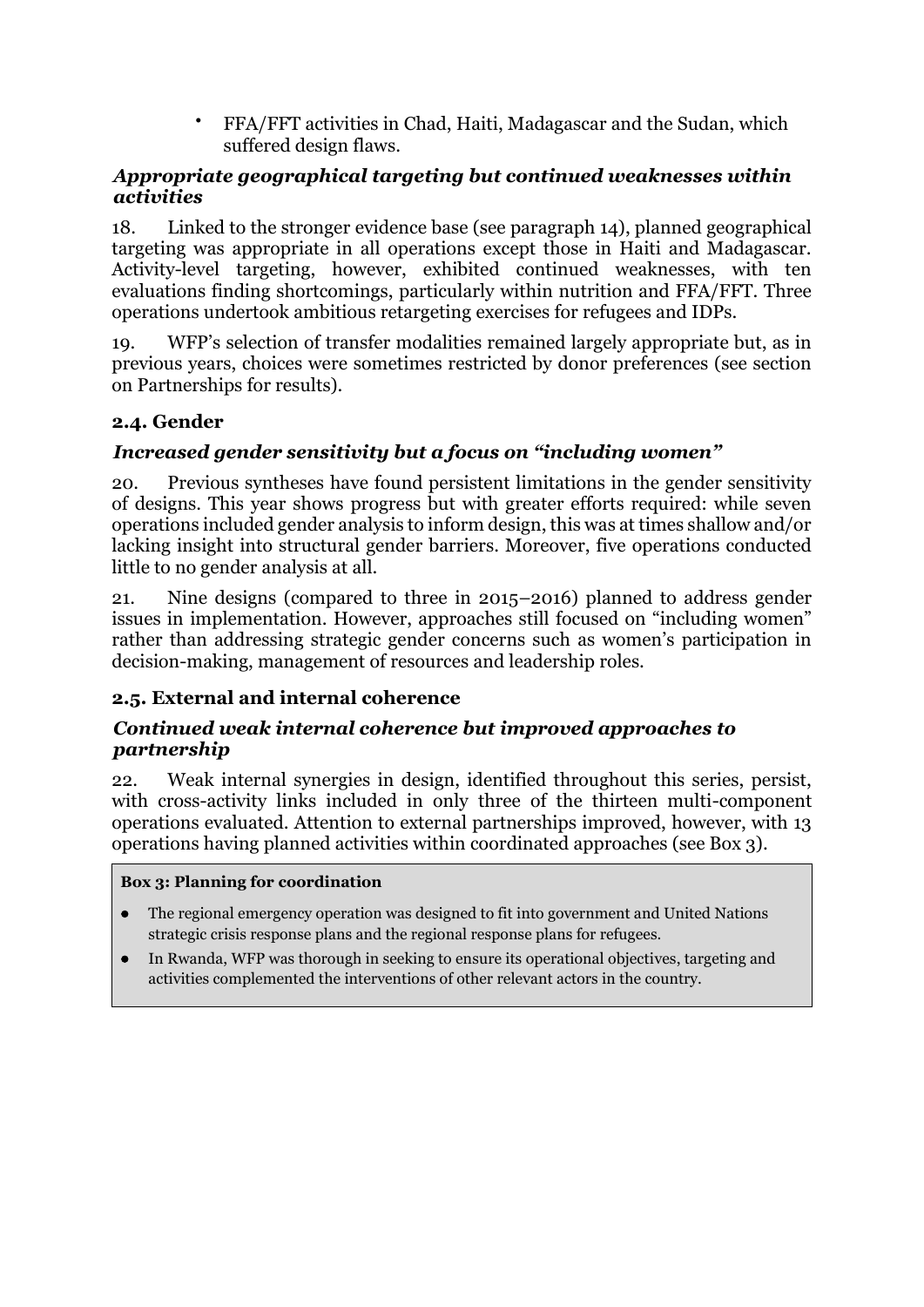## **3. PARTNERSHIPS FOR RESULTS**

## <span id="page-12-1"></span><span id="page-12-0"></span>**3.1 Working in partnership**

23. The strong partnerships with host governments identified throughout this series continue, with relationships characterized as "open'" and "trust-based" and many activities implemented jointly. Increasing demand for WFP services also arose where governments perceived comparative advantage, for example in Myanmar and Rwanda. A tendency for transactional partnerships persisted in Cameroon and the Sudan, however, while strong operational coordination in Nepal was compromised by limited strategic engagement.

24. Previously inconsistent or transactional relationships with United Nations agencies and cooperating partners were described more positively in 2016–2017, with seven evaluations finding strong coordination with United Nations agencies (compared to three in 2015–2016) and nine reporting more strategic approaches to cooperating partnerships. While missed opportunities and weaknesses in coordination arose, they were less frequent than in previous years.

## <span id="page-12-2"></span>**3.2 Results**

25. Previous syntheses in this series noted progressive improvements in the availability of data, particularly at the output level. While systemic improvements continued in 2016–2017, gaps in outcome data remained, and concerns regarding quality and reliability persisted.

## **3.2. i Monitoring systems**

## *Ongoing improvements in monitoring systems*

26. Eight evaluations found improvements in monitoring systems, continuing a trajectory of progress noted in previous syntheses. Enhancements included data quality systems, contextualized indicators and innovative approaches such as the use of mobile vulnerability analysis and mapping.

#### **Box 4: Monitoring systems**

In Kyrgyzstan, two operations were implemented concurrently. Investments in monitoring systems included a food security outcome monitoring system to measure resilience over time within the safety-nets operation and the adaptation of corporate indicators to context in the school-meals operation.

#### *Continued weaknesses in outcome data*

27. Despite improvements in monitoring systems, 12 evaluations found continued weaknesses in the availability, quality and reliability of outcome data (see Table 3). Eight evaluations also raised concerns about limited corporate indicators preventing reporting on operations' actual achievements. In Kyrgyzstan, for example, contributions to nutrition, hygiene and sanitation, community engagement, social protection and safety net results were masked by a requirement to report on education outcome indicators.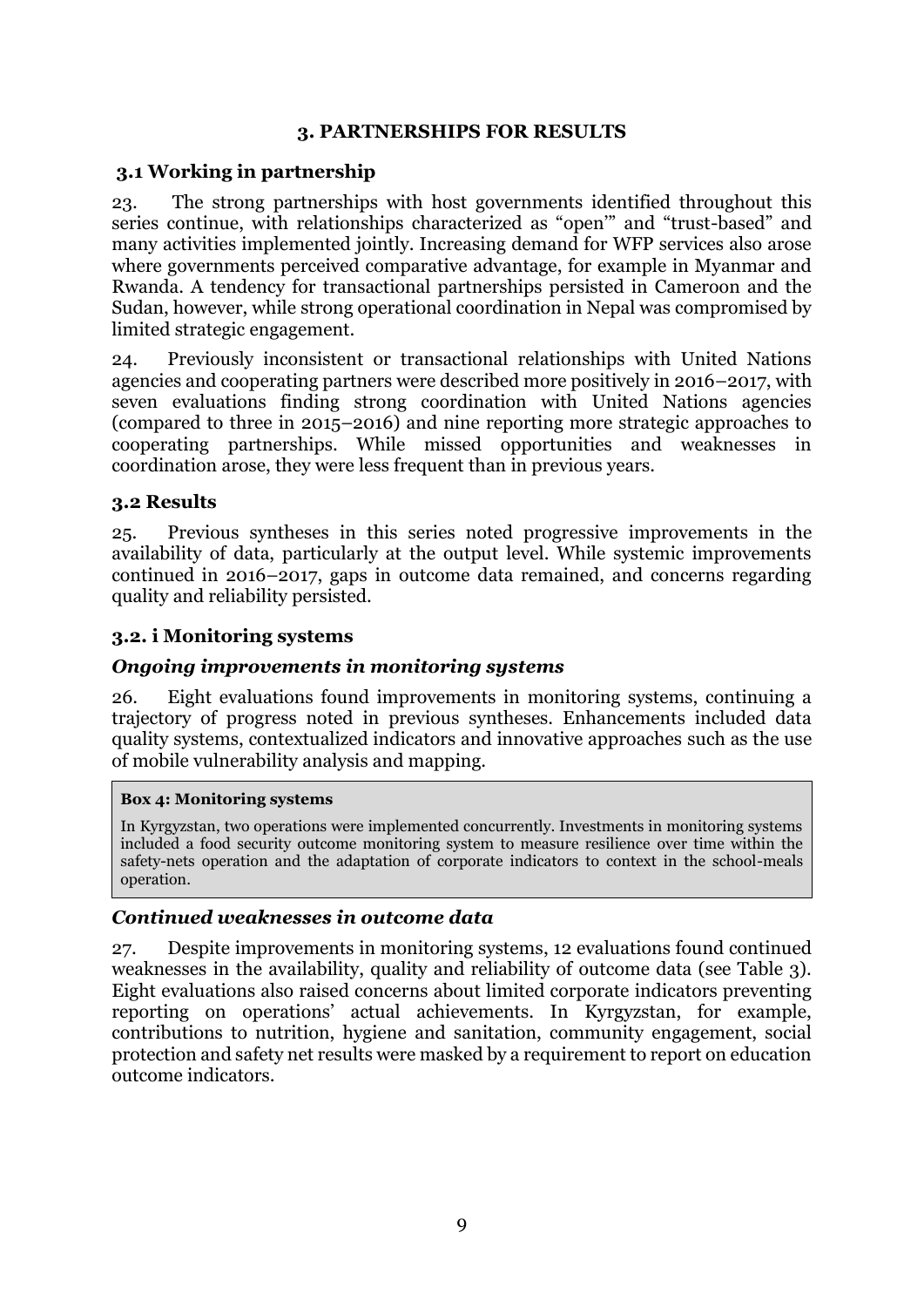#### <span id="page-13-0"></span>**Table 3: Outcome data limitations**

#### *Data availability*

- Lack of baselines or unreliable baselines (seven operations)
- Absence of data collection, often due to limited resources of country offices to fully implement WFP's monitoring requirements (nine operations)
- Limited disaggregation (three operations)

#### *Quality and reliability*

- Targets disconnected from baselines and/or lacking clear rationale (eight operations)
- Non-representative sample bases extrapolated to wider programme components or different populations (six operations)
- Collection of "point-in-time" data risking an inaccurate or unrepresentative picture (four operations)
- Attribution challenges in linking observed changes to WFP interventions (three operations)

#### *Variable analysis and use of data*

28. Five evaluations commended WFP's use of data to inform implementation. Ten, however, found data underutilized, often due to resource constraints, delayed data supply or weak information flows between WFP and partners.

#### *Emerging alignment with national systems*

29. An emerging trend within this cohort is actual or planned alignment with national monitoring systems, as in Cuba, Kyrgyzstan, Nepal and Swaziland.

#### **Box 5: Aligning with national monitoring systems**

In Nepal, WFP's cooperating partners report through an online database linked to government management information systems. WFP's monitoring unit conducts data analysis and triangulation.

#### **3.2. ii Output results**

30. For directly targeted beneficiaries, Figure 3 shows the absolute numbers and percentage of beneficiaries reached against targets for general distribution, school feeding, nutrition and FFA/FFT in 2014–2016 (period under review). Caseloads varied significantly against plan in thirteen operations, due to changing refugee or IDP flows, government requests for expansion; natural disasters; and funding changes. WFP made extensive use of the budget revision tool to facilitate required changes.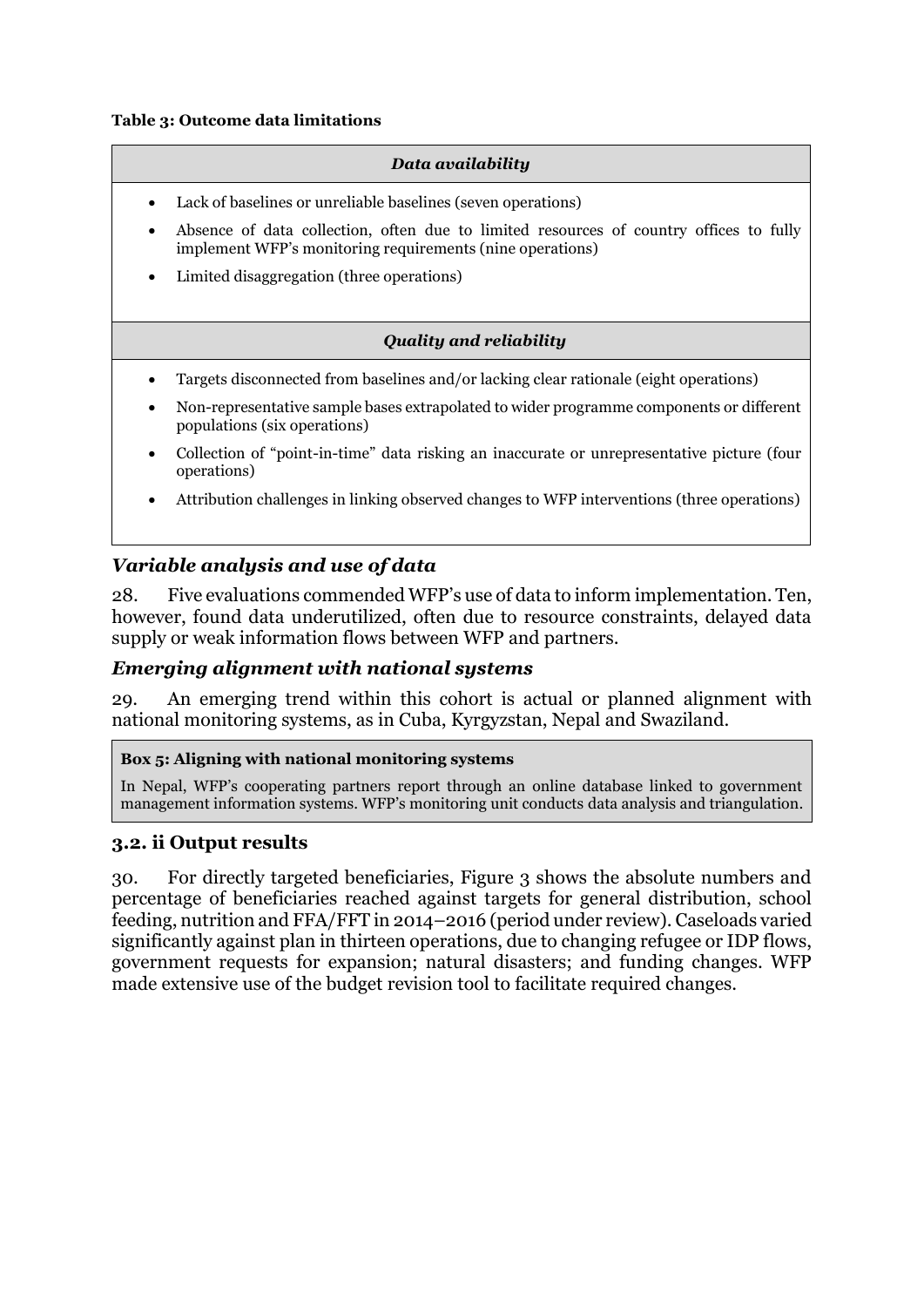

#### <span id="page-14-0"></span>**Figure 3: Beneficiaries per activity in the operations evaluated**

31. School feeding and general distribution were closest to reaching planned targets, largely due to expanded caseloads. FFA/FFT fared better than in previous years, possibly due to fewer funding constraints than faced previously. The largest shortfall was in nutrition activities, also largely due to funding constraints, although some operations, such as in Rwanda, exceeded planned targets.

## *Delivering less food than planned*

32. As consistently reported in this series, the quantity of commodities distributed was lower than expected, at 65 percent of the intended total over the reference period. All 15 operations experienced reduced duration, frequency, quantity and/or calorific value of rations.

## *Variable commodity suitability*

33. Also in keeping with previous years, beneficiaries in six operations found the quality and content of food baskets to be satisfactory. However, at least one commodity was not aligned with local consumption preferences in six other operations.

## *Appropriate transfer modality choices but constrained by contributions*

34. Twelve operations applied appropriate transfer modalities in implementation. The expansion of cash-based approaches continued, with USD 76 million disbursed over the reference period, representing 51 percent of planned distribution (increased from 35 percent in 2014–2015 and 47 percent in 2015–2016). WFP's rigorous approach to assessing the appropriateness and feasibility of this modality, requiring validation by systematic studies, was commended in three evaluations. Six found potentially conducive conditions and local preferences for cash, but WFP was restricted to in-kind modalities by donor contributions.

35. Identified effects were among those previously identified in this series, including greater flexibility of purchasing power and local economy stimulation. The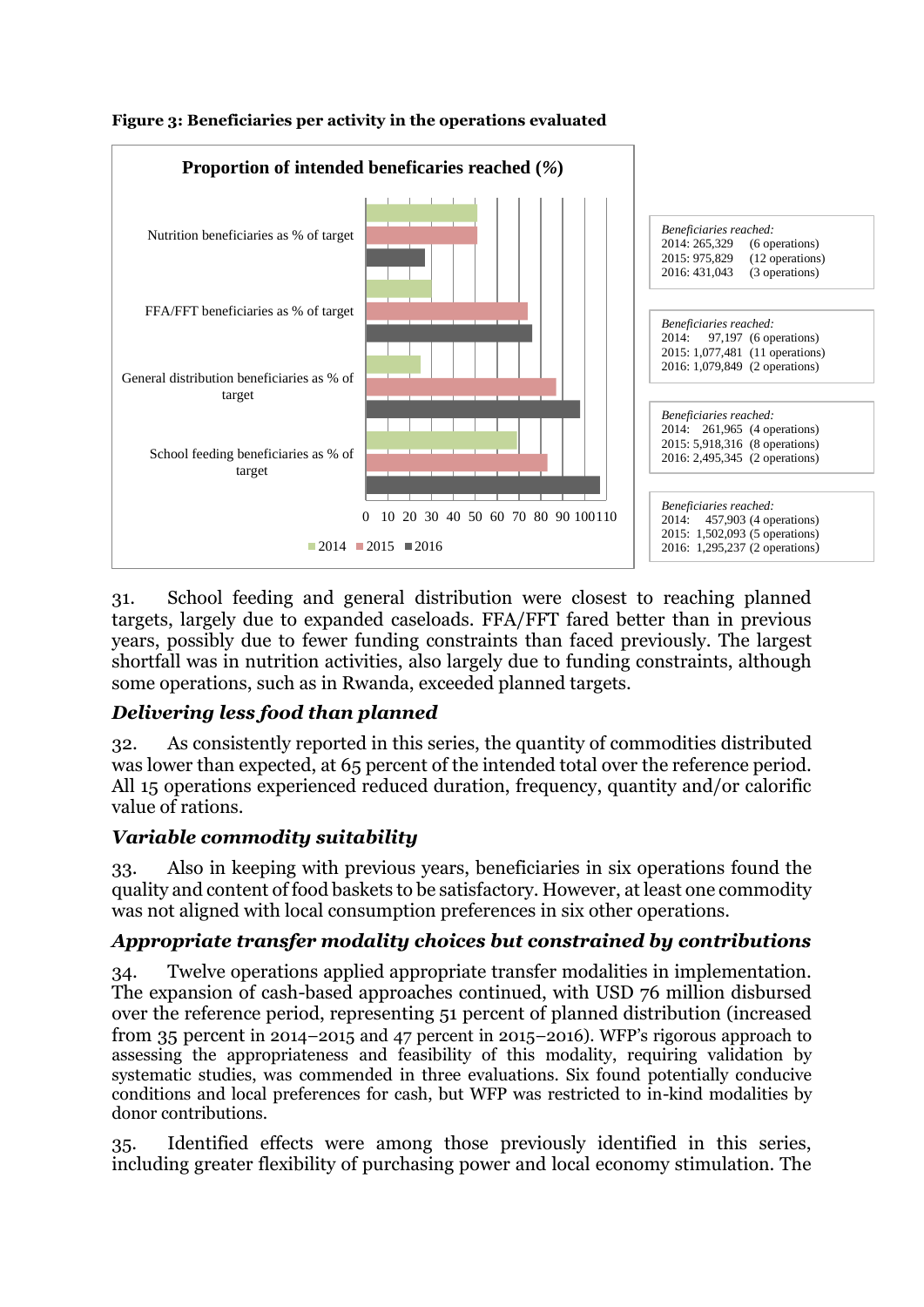need for regular review of food prices was highlighted in Malawi and Myanmar, where cash transfer values were lower than equivalent food basket costs.

## **3.2.iii Outcome results**

36. The timing of mid-term evaluations meant that final outcome data was not available for 13 operations. This specifically related to outcomes linked to institutional emergency preparedness, access to basic services and assets, undernutrition and capacity strengthening.

37. Figure 4 compares the performance of the 15 evaluated operations, recognizing their diverse contexts and different reporting periods, with achievements against WFP-wide performance as reported in the annual performance report for 2016. The same methodology as for the annual performance report was applied.<sup>4</sup>

<span id="page-15-0"></span>**Figure 4: Outcome performance for the 15 operations compared to 2016 corporate performance**

| <b>Strategic Objective/Outcome</b>                                                                                                                             | Relevant       | $($ of 15 $)$ | Operations     | sufficient data | report progress | Cohort | rating | Corporate | performance | $(2016~\rm{APR})$ |
|----------------------------------------------------------------------------------------------------------------------------------------------------------------|----------------|---------------|----------------|-----------------|-----------------|--------|--------|-----------|-------------|-------------------|
| Strategic Objective 1: Save lives and protect livelihoods in<br>emergencies                                                                                    |                |               |                |                 |                 |        |        |           |             |                   |
| Outcome 1.1: Stabilized or reduced undernutrition                                                                                                              | $\overline{4}$ |               | 3              |                 |                 |        |        |           |             |                   |
| Outcome 1.2: Stabilized/improved food consumption                                                                                                              | 8              |               | 8              |                 |                 |        |        |           |             |                   |
| Outcome 1.3: Access to basic services/community assets                                                                                                         | $\mathbf{1}$   |               | $\mathbf{1}$   |                 |                 |        |        |           |             |                   |
| Outcome 1.4: Institutions prepared for emergencies                                                                                                             | 3              |               | $\mathbf 0$    |                 |                 |        |        |           |             |                   |
| Strategic Objective 2: Support or restore food security and nutrition<br>and establish or rebuild livelihoods in fragile settings and following<br>emergencies |                |               |                |                 |                 |        |        |           |             |                   |
| Outcome 2.1: Adequate food consumption reached                                                                                                                 | 5              |               | $\overline{4}$ |                 |                 |        |        |           |             |                   |
| Outcome 2.2: Access to assets/basic services,                                                                                                                  | $\overline{4}$ |               | $\overline{2}$ |                 |                 |        |        |           |             |                   |
| Outcome 2.3: Stabilized or reduced undernutrition                                                                                                              | $\overline{2}$ |               | $\mathbf{1}$   |                 |                 |        |        |           |             |                   |
| Outcome 2.4: Capacity to meet national food insecurity needs                                                                                                   | $\Omega$       |               | $\Omega$       |                 |                 |        |        |           |             |                   |
| Strategic Objective 3: Reduce risk and enable people, communities<br>and countries to meet their own food and nutrition needs                                  |                |               |                |                 |                 |        |        |           |             |                   |
| Outcome 3.1: Improved access to livelihood assets                                                                                                              | 8              |               | 7              |                 |                 |        |        |           |             |                   |
| Outcome 3.2: Increased marketing opportunities for producers and<br>traders                                                                                    | $\mathbf 2$    |               | $\overline{2}$ |                 |                 |        |        |           |             |                   |
| Outcome 3.3: Risk reduction capacity strengthened                                                                                                              | 3              |               | $\mathbf{1}$   |                 |                 |        |        |           |             |                   |
| Strategic Objective 4: Reduce undernutrition and break the<br>intergenerational cycle of hunger                                                                |                |               |                |                 |                 |        |        |           |             |                   |
| Outcome 4.1: Reduced undernutrition                                                                                                                            | 7              |               | 7              |                 |                 |        |        |           |             |                   |
| Outcome 4.2: Increased access to education                                                                                                                     | 3              |               | 3              |                 |                 |        |        |           |             |                   |
| Outcome 4.3: Capacity to reduce undernutrition/access to education                                                                                             | 5              |               | $\mathbf{1}$   |                 |                 |        |        |           |             |                   |

**<sup>.</sup>** <sup>4</sup>This methodology involves a four-step process, described at

<http://documents.wfp.org/stellent/groups/public/documents/eb/wfp291465.pdf>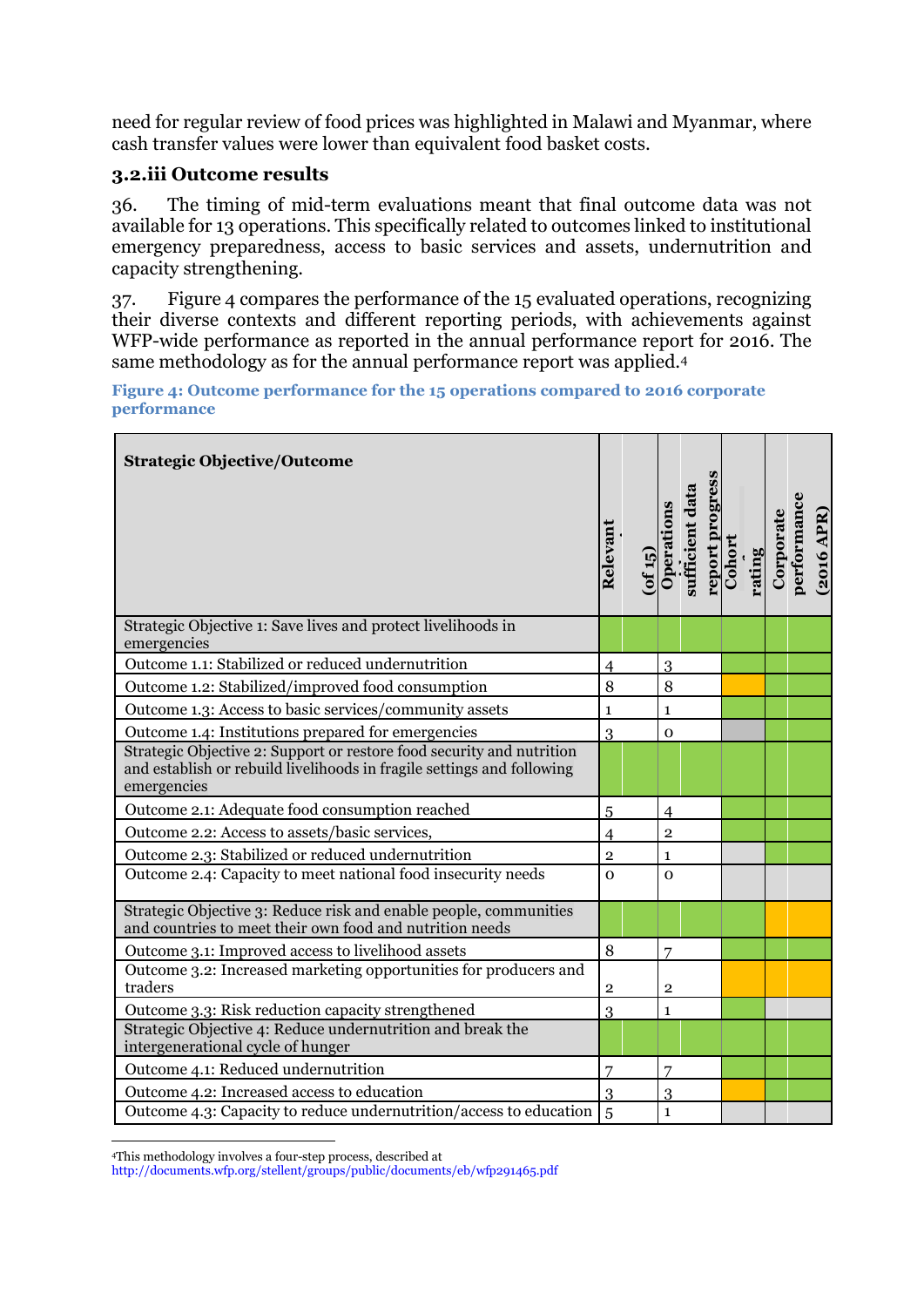38. Performance broadly mirrored WFP-wide achievement as reported in the 2016 annual performance report.

39. Despite continued limitations on the availability and quality of outcome data (see paragraphs 26 to 29), performance against targets under Strategic Objectives 1 and 2 was good. Achievements under outcome 2.1, for example, were helped by improved dietary diversity and food consumption scores in relevant operations. Performance under Strategic Objectives 3 and 4, although less assured, was still positive. Gains under outcome 3.1 were supported by increased performance of FFA/FFT activities (see paragraphs 30 to 35), although evaluations signalled persistent concerns about sustainability (see paragraphs 55 and 56). Improvements under outcome 4.1 were helped by successful treatment rates for moderate acute malnutrition and high coverage rates for eligible populations. Outcome 4.2 showed mixed results on school enrolment and retention.

## <span id="page-16-0"></span>**3.3. Additional results**

### *Contributions to Sustainable Development Goal and Zero Hunger Challenge targets*

40. WFP seeks to contribute directly to Sustainable Development Goals (SDGs) 2 ("End hunger, achieve food security and improved nutrition and promote sustainable agriculture") and 17 ("Revitalize the global partnership for sustainable development"). In keeping with previous syntheses in this series, evaluations recorded results contributing to other SDGs but not captured in WFP's corporate results frameworks (see Table 4).

| SDG 1: No poverty<br>Zero Hunger<br>Challenge: 100<br>percent increase in<br>smallholder<br>productivity/income | Strengthened livelihood capacity/increased options, including<br>expansion of cultivated areas (Cuba, Kyrgyzstan, Malawi, Myanmar,<br>Sudan)<br>Increased/diversified agricultural production (Cuba, Sudan)<br>$\bullet$<br>Increased/diversified household incomes and/or reduced<br>indebtedness (Kyrgyzstan, Malawi, Sudan)<br>Improved resilience through environmental/climate protection<br>$\bullet$<br>measures (Cuba, Kyrgyzstan, Myanmar) |
|-----------------------------------------------------------------------------------------------------------------|-----------------------------------------------------------------------------------------------------------------------------------------------------------------------------------------------------------------------------------------------------------------------------------------------------------------------------------------------------------------------------------------------------------------------------------------------------|
| SDG 3: Good health<br>and well-being                                                                            | Increased health gains, contributing to reduced deaths from HIV<br>and AIDS (Malawi)<br>Increased health-seeking behaviour (Kyrgyzstan)<br>$\bullet$                                                                                                                                                                                                                                                                                                |
| SDG<br>Quality<br>4:<br>education                                                                               | Increased school attendance (Djibouti, Myanmar, Nepal, Sudan)<br>$\bullet$                                                                                                                                                                                                                                                                                                                                                                          |
| <i>Other</i>                                                                                                    | Improved social cohesion (Haiti, Kyrgyzstan, Myanmar)<br>Social mobilization (Haiti, Kyrgyzstan)                                                                                                                                                                                                                                                                                                                                                    |

#### <span id="page-16-1"></span>**Table 4: Additional outcome results**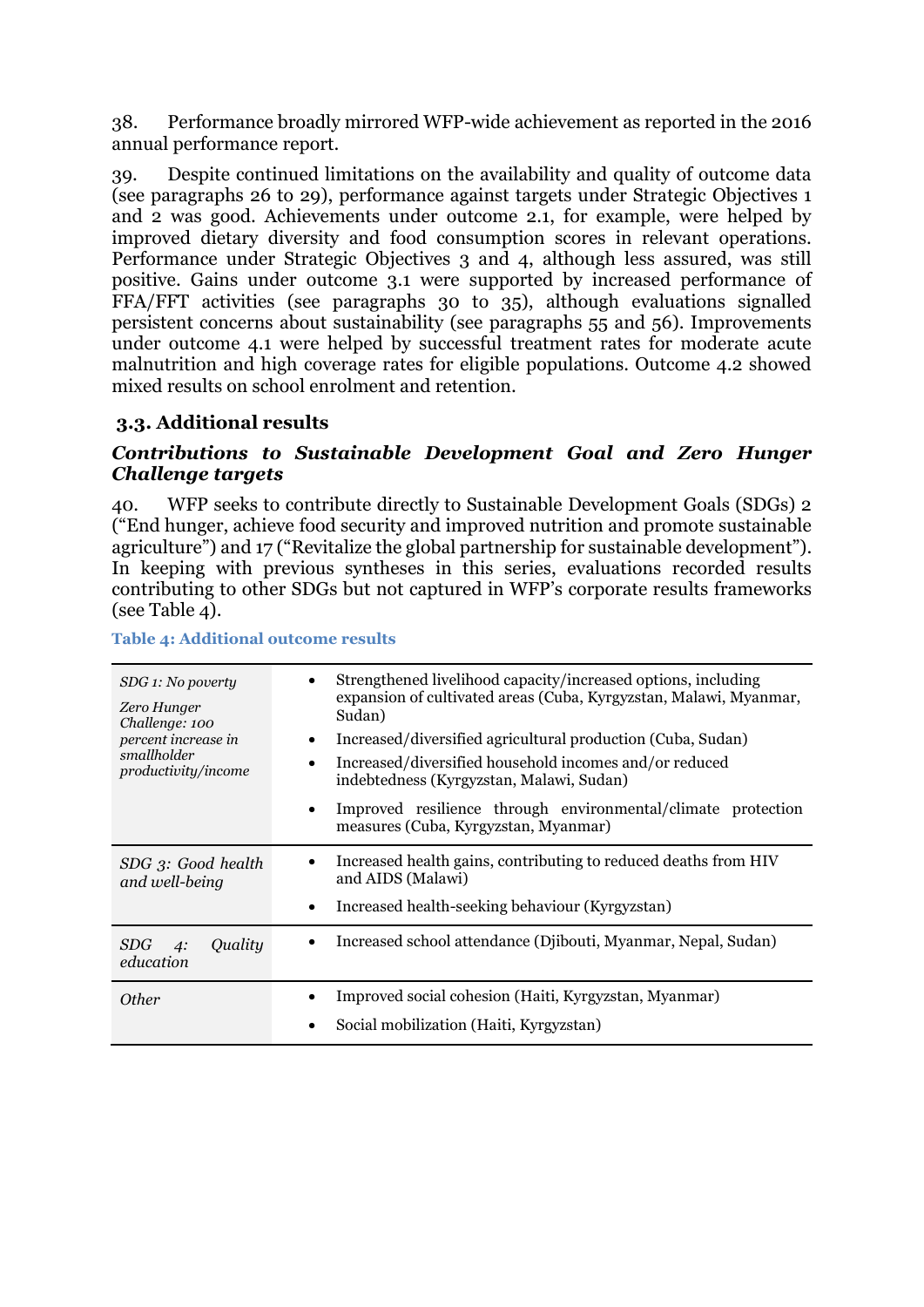## *Improved national policy and accountability environments*

41. Reflecting WFP's greater engagement in upstream country partnerships (see paragraphs 10 to 13), eight operations contributed to enhanced national policy environments (see Table 5).

| Area                                               | Result                                                                                                     | Example                                                                                                                                                                                                                          |
|----------------------------------------------------|------------------------------------------------------------------------------------------------------------|----------------------------------------------------------------------------------------------------------------------------------------------------------------------------------------------------------------------------------|
| <i>Disaster</i><br>preparedness/<br>risk reduction | Development of emergency preparedness and<br>response policies (Madagascar, Myanmar,<br>Rwanda)            | In Rwanda, WFP supported the<br>development of the national<br>contingency plan.                                                                                                                                                 |
| Education                                          | Development of policy and programmatic<br>instruments for school feeding (Kyrgyzstan,<br>Myanmar, Rwanda)  | In Kyrgyzstan, WFP helped<br>develop an extensive school<br>policy framework,<br>feeding<br>including more than 20 policies,<br>strategies and decrees.                                                                          |
| <b>Nutrition</b>                                   | Mainstreaming of school feeding into the<br>national<br>social<br>protection<br>programmes<br>(Kyrgyzstan) | In Swaziland, WFP supported<br>policy development in respect of<br>Extended<br>National<br>the.<br>Multi-sectoral HIV and AIDS<br>Framework, the TB National<br>Strategic Plan and the National<br>Health Sector Strategic Plan. |

<span id="page-17-0"></span>

|  |  |  | Table 5: Policy environment improvements |
|--|--|--|------------------------------------------|
|--|--|--|------------------------------------------|

#### *Capacities strengthened but opportunities missed*

42. Despite design weaknesses, capacities were strengthened (see Table 6), although some opportunities were also missed. These included in Chad, where the protracted relief and recovery operation lacked a capacity-building objective for nutrition as part of its design, and Malawi, where partnerships and capacity strengthening were focused on centralized rather than decentralized functions.

#### <span id="page-17-1"></span>**Table 6: Capacity improvements**

| Area                                     | Number of<br>countries | Example                                                                                                                                                                                                 |
|------------------------------------------|------------------------|---------------------------------------------------------------------------------------------------------------------------------------------------------------------------------------------------------|
| Emergency<br>preparedness/management     | six                    | In Myanmar, WFP helped build sustainable<br>preparedness<br>emergency<br>government<br>and<br>response measures.                                                                                        |
| Food security monitoring<br>and analysis | seven                  | In Haiti, WFP trained counterparts in integrated<br>phase classification methodologies and helped<br>build vulnerability targeting systems<br>and<br>databases.                                         |
| Nutrition                                | eight                  | In Cameroon, WFP trained national and regional<br>staff in technical nutrition approaches.                                                                                                              |
| School feeding                           | three                  | In Kyrgyzstan, WFP supported SABER*<br>and<br>Capacity Index<br>National<br>exercises<br>and<br>strengthened the capacities of national non-<br>governmental organizations (NGOs) in school<br>feeding. |

\* World Bank System Assessment and Benchmarking for Education Results (SABER).

#### *Enhanced social protection/safety nets systems*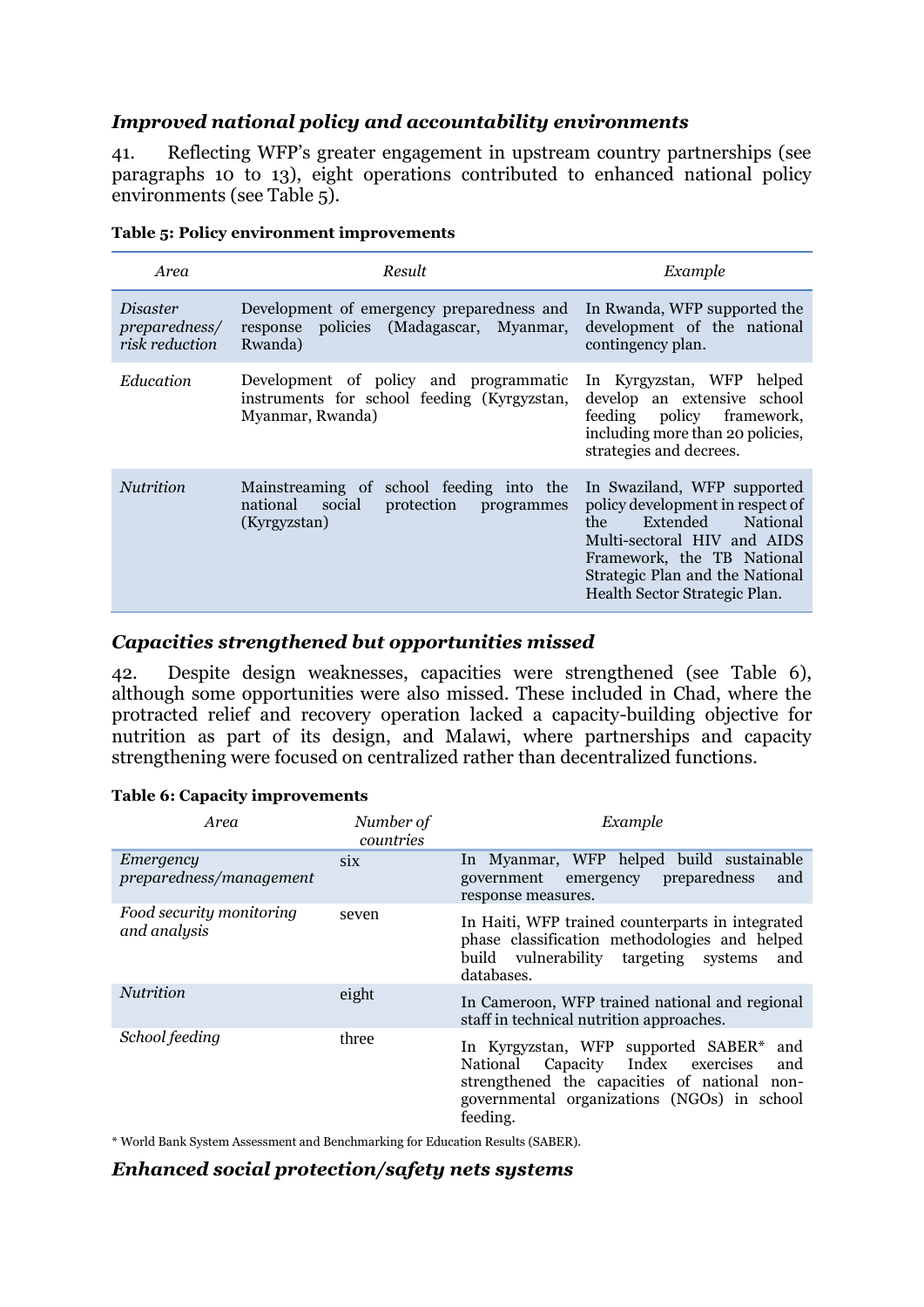43. Despite uneven alignment, social protection and safety net frameworks were improved (see Table 7).

#### <span id="page-18-0"></span>**Table 7: Social protection and safety nets**

| Area                                                                                               | <i>Total countries</i> | Examples                                                                                                                                                                            |
|----------------------------------------------------------------------------------------------------|------------------------|-------------------------------------------------------------------------------------------------------------------------------------------------------------------------------------|
| Developing<br>and<br>implementing<br>policy<br>frameworks for social<br>protection and safety nets | ten                    | In Djibouti, WFP played a critical role in directly<br>implementing the Government's<br>social<br>protection strategy.                                                              |
| Capacity strengthening<br>for national social-protection<br>frameworks                             | five                   | In Cuba, WFP trained counterparts on disaster<br>risk management, health and education<br>programmes to support decentralized delivery of<br>national social protection programmes. |

## *Variable scale of results and clearer framing required on resilience<sup>5</sup>*

44. Eleven operations employed an explicit resilience framework but three noted missed opportunities or a need for clearer strategic definition. Results, attained to varying degrees in eight operations, included increased resilience or self-reliance at the community level.

## **Gender, protection and accountability to affected populations**

## *Gender sensitivity improved but focused on "including women"*

45. Gender results were largely reported against corporate indicators, with operations "reaching women" but devoted limited attention to underlying power imbalances. Evaluations continue to critique the limitations of WFP's corporate performance indicators. Some early transformative changes noted in the 2015–2016 synthesis continued, although on a limited scale, and programmatic gaps continued to occur (see Table 8).

<sup>1</sup> <sup>5</sup> The term "resilience" is applied as in the operations.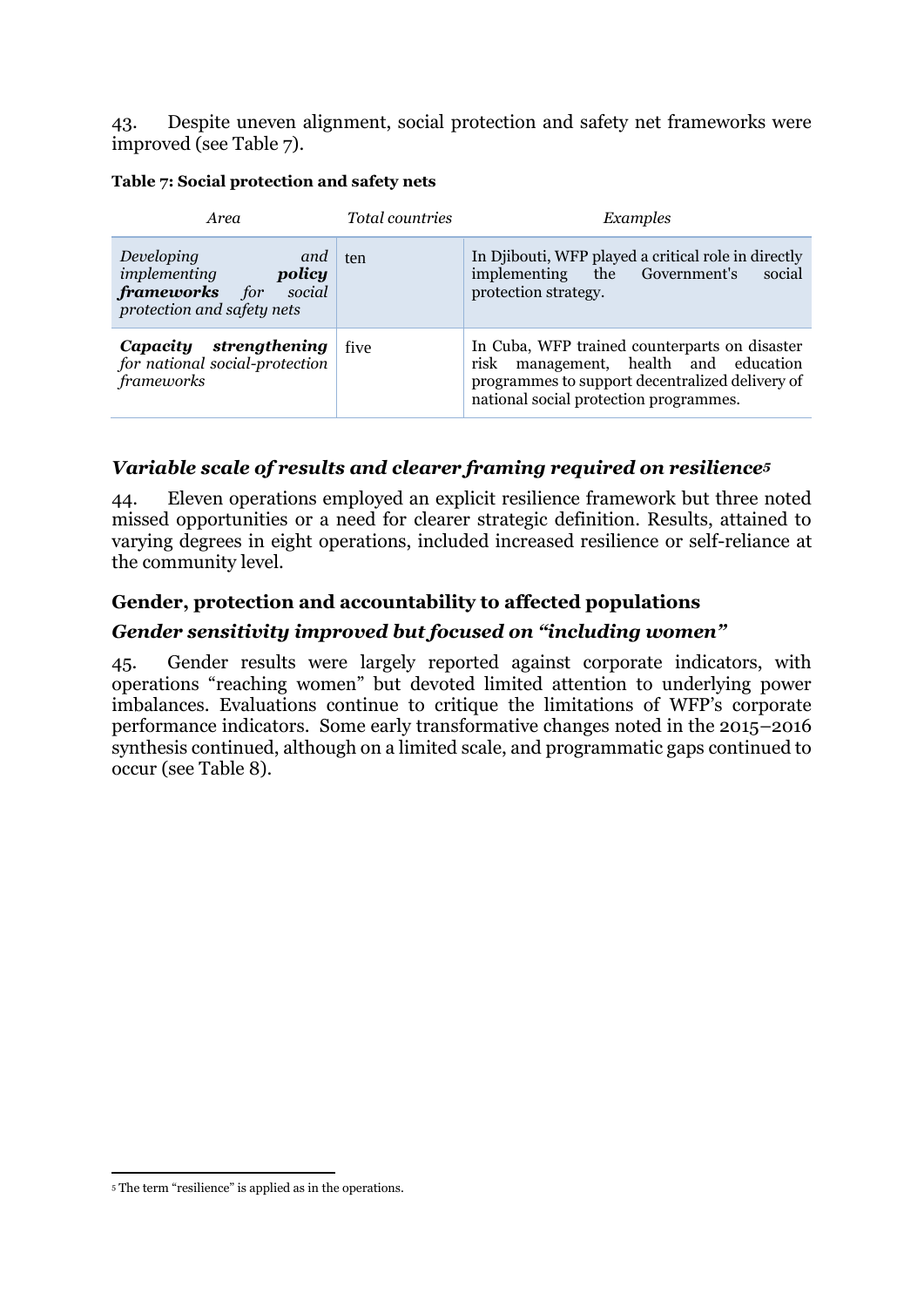#### <span id="page-19-0"></span>**Table 8: Gender**

| <b>Early transformative gains</b>                                                                                                                                                                                                                                                                                                                     | Gaps                                                                                                                                                                                                                                                                                                                                                                                                                                    |
|-------------------------------------------------------------------------------------------------------------------------------------------------------------------------------------------------------------------------------------------------------------------------------------------------------------------------------------------------------|-----------------------------------------------------------------------------------------------------------------------------------------------------------------------------------------------------------------------------------------------------------------------------------------------------------------------------------------------------------------------------------------------------------------------------------------|
| Improved women's authority over<br>household food management or ability to<br>participate in decision-making (Djibouti,<br>Malawi, Myanmar, Sudan)<br>Increased representation or voices of<br>women in communities or schools (Malawi,<br>Myanmar, Nepal, Sudan)<br>Reduced workloads and increased<br>incomes through access to markets<br>(Rwanda) | Viewing gender equality as equal male-to-<br>female membership rather than equal influence,<br>or with respect to power or rights (Malawi)<br>Inadvertently reinforcing male interests by<br>failing to take into account gender power<br>relations in the control of productive<br>infrastructure or resources (Cameroon)<br>Not recognizing or addressing women's<br>work burdens and priorities within FFA/FFT<br>activities (Nepal) |
| Expanded social space opportunities to<br>communicate (Sudan)                                                                                                                                                                                                                                                                                         | Adopting a women-only, rather than a<br>gender, approach in nutrition behaviour change<br>messaging (Cameroon, Nepal, Rwanda)<br>Insufficient recognition of gender barriers in<br>local structures and decision-making processes<br>applied in project implementation (Kyrgyzstan,<br>Rwanda)                                                                                                                                          |

## *Protection targets largely met*

46. Ten evaluations reported on protection. While protection targets were met or exceeded in seven operations, some issues were not fully addressed (gender-based violence in Djibouti and the Sudan and refugee-host community tensions in the Sudan). Insufficient attention was paid to protection concerns in the regional emergency operation.

## *Mixed performance on accountability to affected populations*

47. Of the 13 evaluations reporting on accountability to affected populations, seven recorded targets met, with beneficiaries well informed about entitlements and complaints processes established. Six found targets not met and/or complaints mechanisms not in place or functioning.

#### **Box 6: Accountability to affected populations**

- In Cameroon, relationships with communities were managed with a high level of transparency and frequent communication, increasing trust.
- In Myanmar, WFP was among the few agencies with a formal complaints system covering all beneficiaries.

#### **Brokering Solutions**

1

48. The evaluations in 2016–2017 reveal an increasing role for WFP as **solutions broker**<sup>6</sup> for food and nutrition security. This is reflected in a more systems-level view adopted by some country office management, beyond the conventional unit of the "operation". It manifests in three key capabilities: evidence generation/knowledge transfer; innovation; and convening power.

<sup>6</sup> See Synthesis Report of 2014–2015 Operation Evaluations (WFP/EB.2/2015/6-E).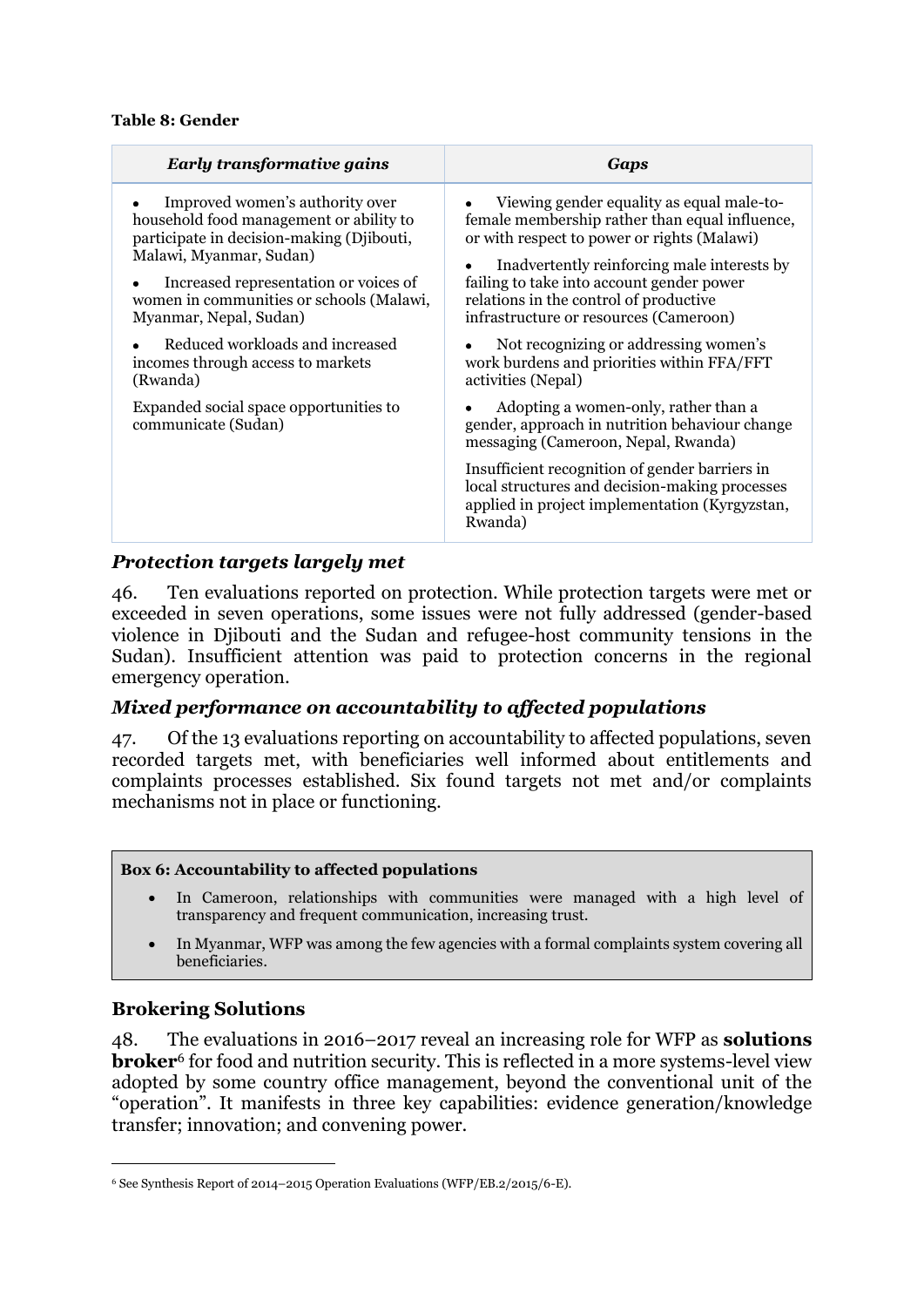## *Evidence generation/knowledge transfer*

49. Table 9 illustrates how WFP used evidence generation and knowledge transfer to help identify food security and nutrition solutions.

#### <span id="page-20-0"></span>**Table 9: Evidence generation/knowledge transfer**

*Providing high-quality food security and nutrition data*

| All 15 countries | In the Kyrgyzstan, WFP's development of the National Food Security<br>$\bullet$<br>Atlas highlighted aspects of poverty and food access not previously<br>recognized as drivers of food insecurity.                                                                                                         |
|------------------|-------------------------------------------------------------------------------------------------------------------------------------------------------------------------------------------------------------------------------------------------------------------------------------------------------------|
|                  | In Nepal, WFP partnered with the Government and other actors to<br>$\bullet$<br>produce the NeKSAP (Nepal Khadya Surakshya Anugaman Pranali)<br>food security monitoring system database, described as "a key public<br>good" and "the best go-to information on the real-time food security<br>situation". |

*Conducting/commissioning technical research and studies* 

| 8 countries | • In Cuba, WFP supported a national household survey on food<br>consumption to inform improved targeting and development of national<br>social protection programmes. |
|-------------|-----------------------------------------------------------------------------------------------------------------------------------------------------------------------|
|             | In Swaziland, WFP provided technical studies on nutrition, HIV and<br>stunting prevention.                                                                            |

#### *Knowledge transfer*

| 8 countries | In Nepal, WFP supported government participation in the Global Child<br>$\bullet$<br>Nutrition Forum to facilitate the exchange of ideas and best practices on<br>cash-based school feeding. |
|-------------|----------------------------------------------------------------------------------------------------------------------------------------------------------------------------------------------|
|             | • In Rwanda, WFP supported knowledge exchanges for agricultural<br>cooperatives to share experience and good practices.                                                                      |

## *Testing innovations*

50. Eight evaluations highlighted WFP's willingness and ability to test innovations, in particular by applying technology.

#### **Box 7: Innovation**

- In the regional emergency operation, the mobile vulnerability analysis and mapping innovation was highly promising as a means of assessing trends in food consumption, leading to its planned roll-out in Cameroon and Chad.
- In Kyrgyzstan and Rwanda, government and other partners praised WFP's role in modelling innovations, such as by piloting information and communications technology solutions for disaster risk reduction.

## *Convening power in partnerships*

51. Six evaluations identified WFP's use of convening power to bring actors together around a common problem and drive the collective search for solutions (Box 8):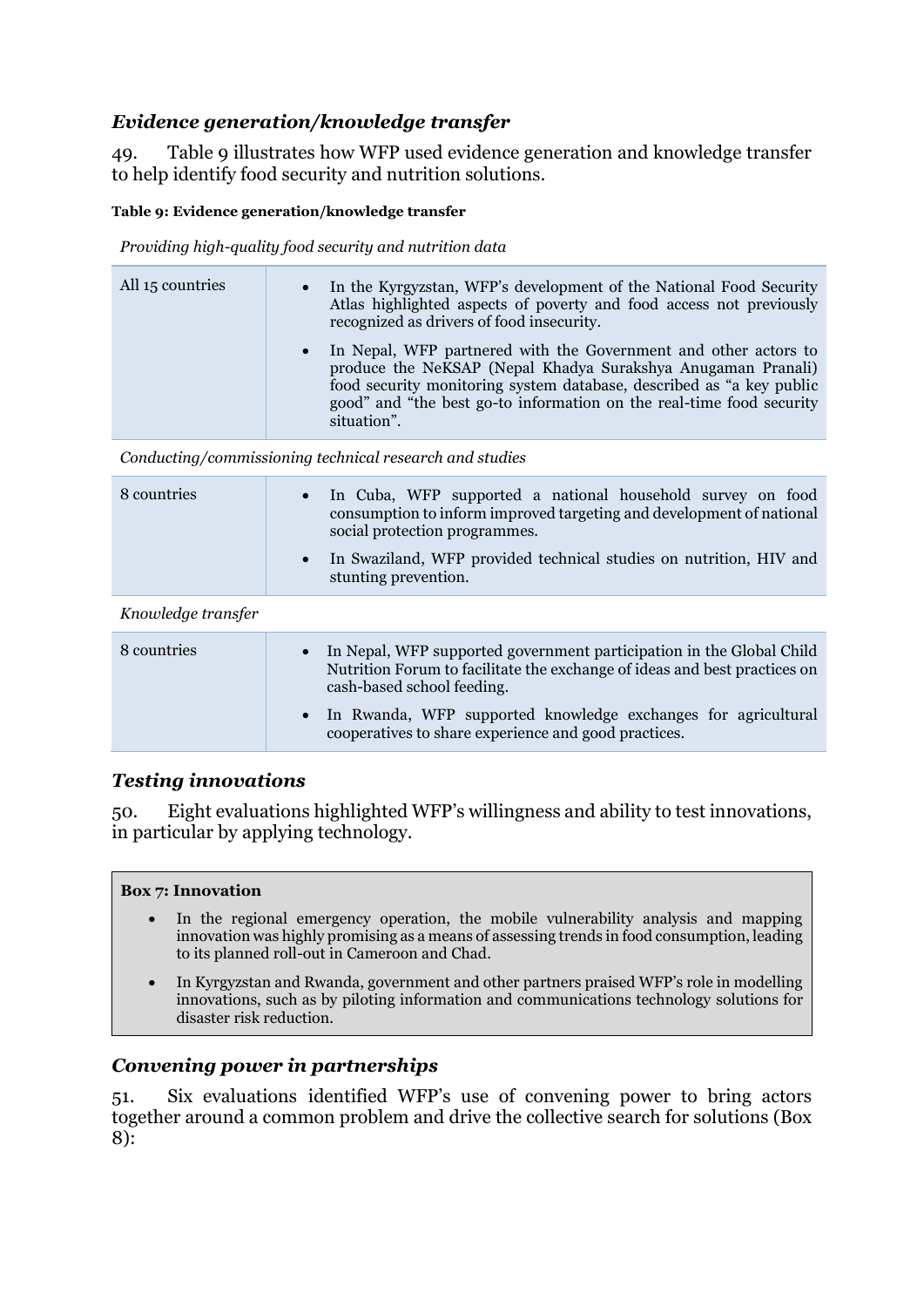#### **Box 8: Convening power**

- In Cameroon, the country office's convening power for the mobilization of political, technical and funding support for food security and nutrition solutions was well respected.
- In Kyrgyzstan, WFP's coordination of ministries and civil society resulted in multiple actors working together towards common objectives.

## *Agility and efficiency in partnerships*

52. WFP's agility in volatile operating environments continued to receive praise, with its swift and flexible adaptation welcomed by partners in 11 operations. Inflexibility persisted in Nepal and Sudan, however, linked in Nepal to a lack of responsiveness to external change and in Sudan to a relief mindset entrenched following decades of emergency programming.

53. As in previous years, timeliness was mixed, with mostly uninterrupted food and cash assistance to beneficiaries in seven operations, reflecting efficient logistics operations, while interruptions or delays occurred in eight (see paragraphs 57 to 64).

54. Eight operations made efforts to reduce costs, including retargeting based on vulnerability criteria, changing transfer modalities (in particular from in-kind to cash) or commodity types, changing procurement sources and introducing local contributions (e.g. to school feeding).

## **Transition and sustainability**

## *Continued weakness in preparing for transition and sustainability*

55. Only six operations (compared to four in 2015–2016) developed and implemented transition strategies, including self-reliance for IDPs and refugees. In three others, transition planning was partial, while six lacked adequate transition strategies.

56. Five evaluations rated the likelihood of sustainability across the operations as strong. Ten evaluations raised concerns about the sustainability of assets created through FFA, sometimes for reasons beyond WFP's control. Six more found some likelihood but significant external constraints (see paragraphs 57 to 64). Sustainability was most likely in operations anchored in national programmes or where capacitystrengthening activities had delivered results.

#### **Box 9: Transition**

- In Kyrgyzstan, the implementation of resilience activities in partnership with the Government improved the potential for sustainability.
- In Nepal, the NeKSAP food security database was successfully handed over to Government and was being maintained.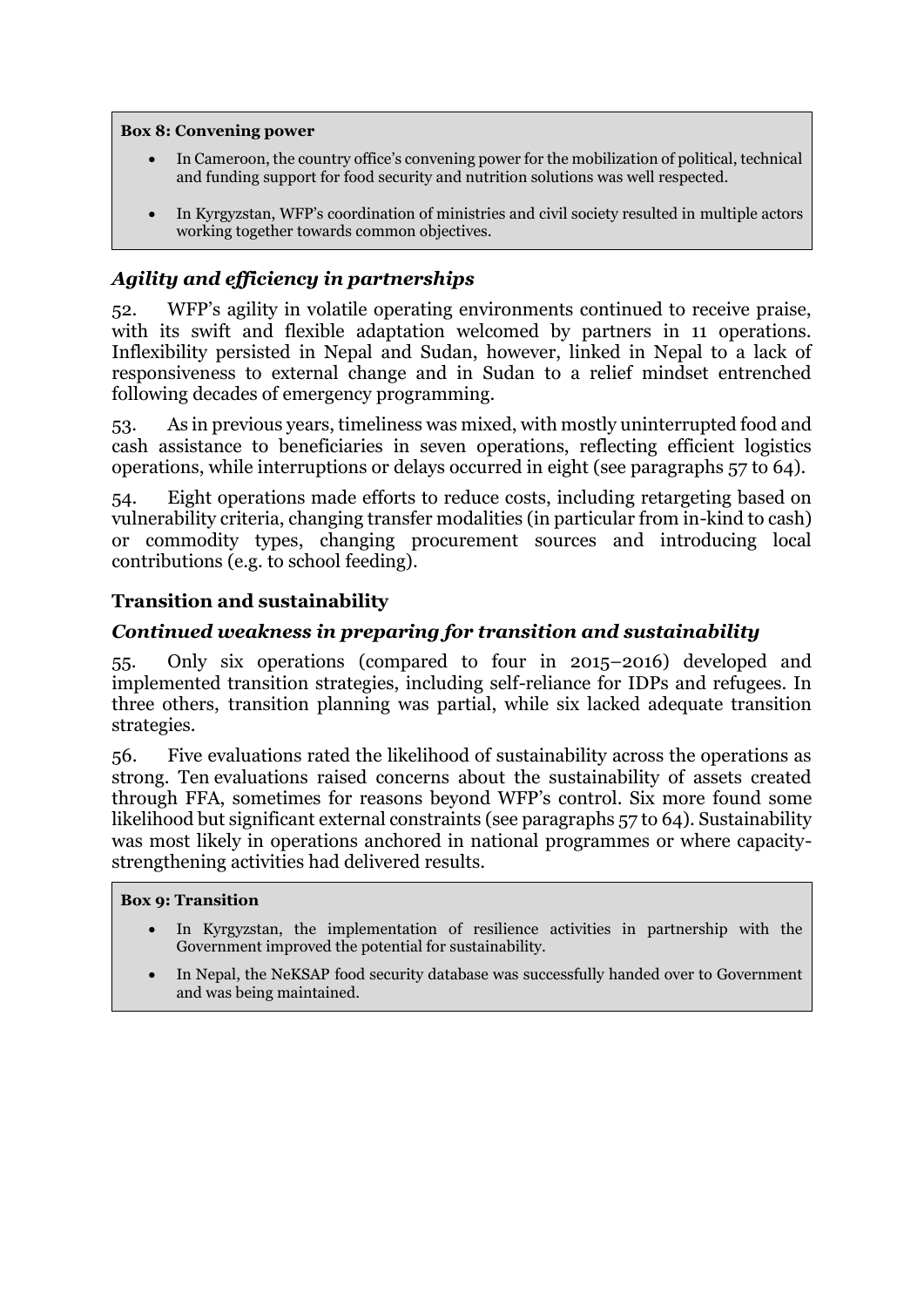## **4. EXPLANATORY FACTORS**

## <span id="page-22-1"></span><span id="page-22-0"></span>**4.1 External factors**

57. As documented throughout this series of evaluations, external crises arising from vulnerable and volatile operating contexts posed challenges to implementation. Natural disasters, including El Niño, affected nine operations, while four experienced conflict, violence and insecurity.

58. Several operations benefited from conducive national policy and programming frameworks, in particular in social protection. Implementation through national systems or budgets supported efficiency and effectiveness in some countries, as did strong United Nations coordination in others.

59. Strong national capacities supported results in three operations, while eleven other operations encountered capacity gaps. Challenges included insufficient staffing in government departments or divisions, lack of strategic direction and limited technical expertise. Five operations encountered challenges in cooperating partner capacity, reinforcing the need for continual capacity strengthening.

60. Low funding constrained performance in 13 operations, 5 of which were funded at less than 50 percent at mid-term. Effects included curtailed activities, pipeline breaks, and reduced geographical and population coverage and frequency of assistance. Opportunities to pilot-test innovations, implement capacity-strengthening activities and undertake transition-focused activities were also constrained.

61. Persistent difficulties with short-term, fragmented or poorly aligned funding recurred in 12 of the operations covered by this synthesis. Challenges included earmarked and short-term contributions, delayed release of funds and slow delivery of in-kind donations and high transaction costs. In-kind contributions presented specific challenges in six operations, restricting efficiency, including the ability to optimize transfer modalities, and at times preventing WFP from meeting government or population preferences.

#### <span id="page-22-2"></span>**4.2 Internal factors**

62. Supporting internal factors included WFP's comparative advantages, identified in evaluations as:

- professional credibility with government, especially in relation to technical expertise and logistical capabilities (reported in seven operations);
- willingness to innovate and try new approaches (reported in eight operations);
- agility, adaptive capacity and ability to seize opportunities (reported in eleven operations, although this cohort also included instances of limited adaptation to changing conditions); and
- good communication with donors and governments, with openness and transparency demonstrably supporting partnership (reported in eleven operations).

63. Additionally, ten operations (compared to six in 2015–2016) benefited from regional bureau support in such areas as activity design, gender, monitoring and evaluation and transfer modalities.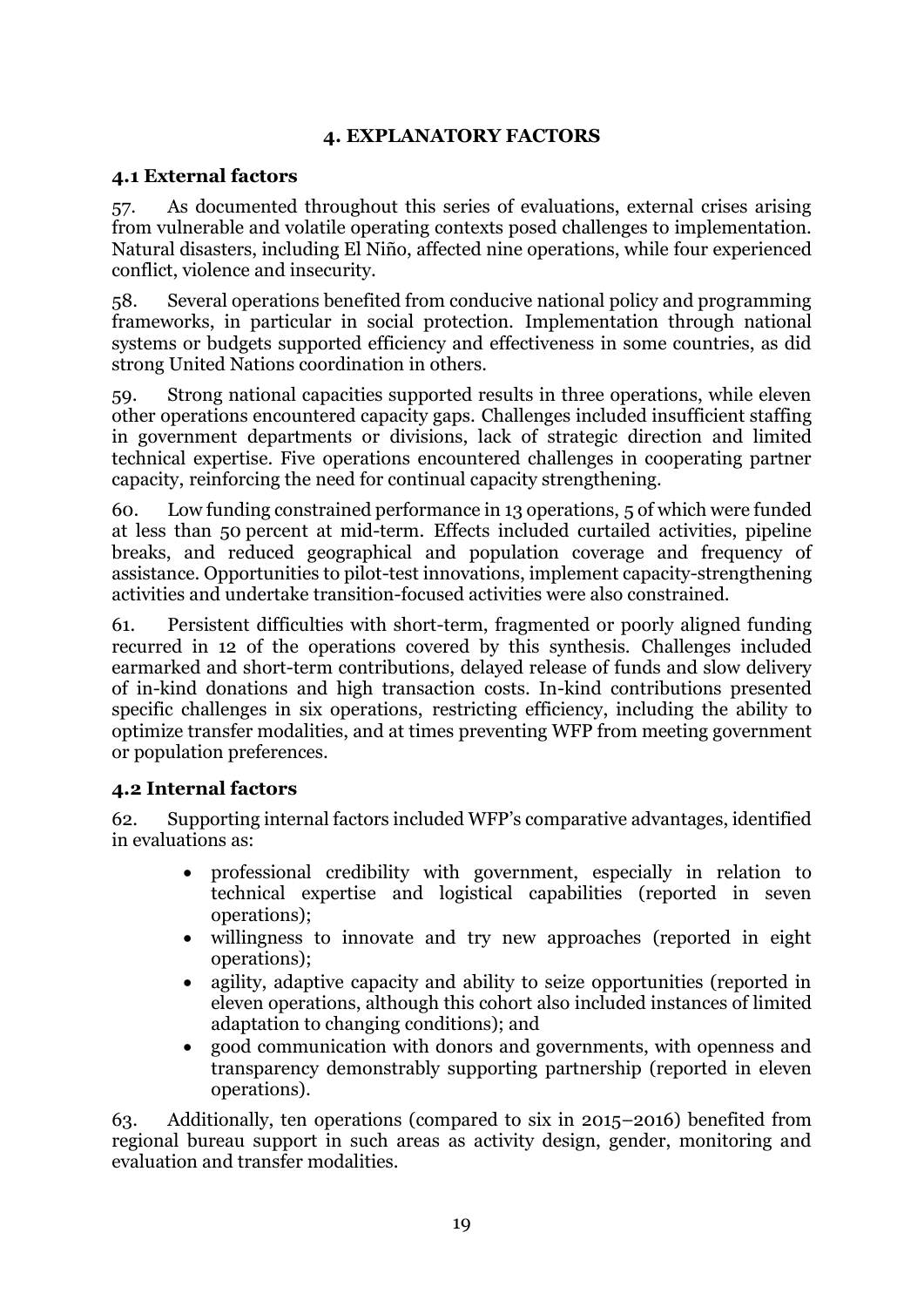64. Constraining internal factors included some experienced in previous years such as design flaws in 9 operations, weak attention to internal synergies in 13 and targeting weaknesses in 6. Eight operations suffered from limited human resources, with effects including reduced technical expertise on nutrition, protection, gender and resilience and restricted ability to monitor performance, especially where operations were geographically dispersed.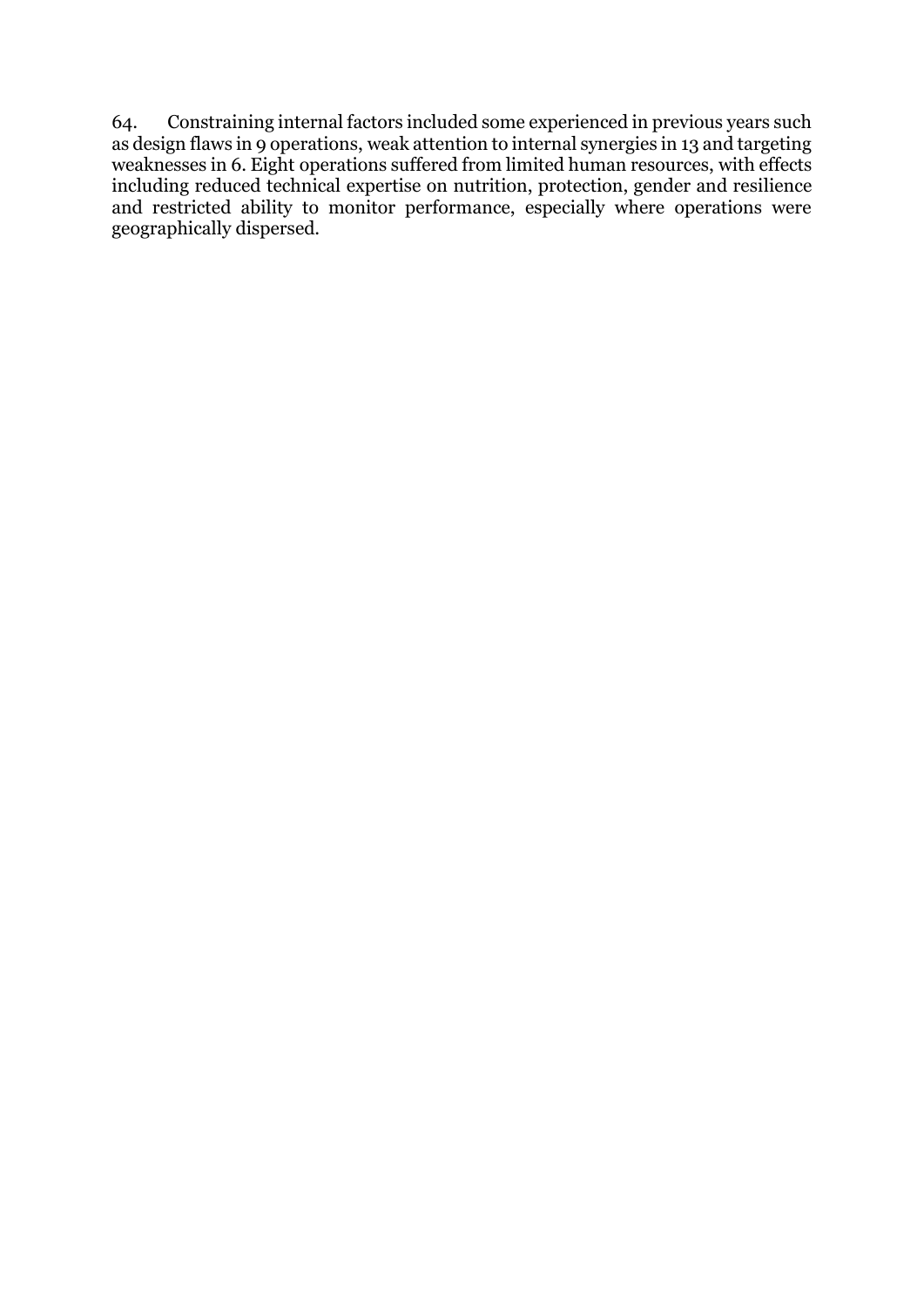## **5. CONCLUSIONS**

<span id="page-24-0"></span>65. This fourth and final operation evaluation synthesis finds a step-change since 2014 in WFP's organizational evolution since 2014. Less a *deliverer of food* and more a *broker of hunger and nutrition solutions*, less "go-it-alone" and more partnershipcentred, WFP has reshaped its operating model to better serve humanitarian and development needs.

66. Evaluations analysed here find WFP's specialized capabilities and technical assets increasingly deployed to improve country-led results. Supplying evidence, transferring knowledge and experimenting with innovation have positioned WFP as a partner of choice for many governments. Increasingly, WFP occupies upstream spaces, engaging in national-level policy and capacity reforms and applying evidence-based advocacy for change.

67. This synthesis finds WFP prioritizing the pursuit of joint responses to food security and nutrition goals. Its enduring and committed country presence, professional credibility and service-mindedness towards those in need, alongside its close engagement with national stakeholders, have been highlighted throughout this series. More recently, a broader ethos of partnership appears to be permeating, with WFP deploying its convening power, and where appropriate, assuming the strategic lead, to support the collective realization of results.

68. In many ways, WFP's ability to seize opportunities, willingness to try new approaches and high risk-tolerance might characterize it as "entrepreneurial"*.* However, this mindset is still not universal. Opportunities for policy and capacity strengthening have been inconsistently seized and some partnerships remain transactional. Alignment with social-protection and resilience frameworks is uneven. Investments in evidence generation are producing results, but programme implementation is insufficiently shaped by performance data. Planning for transition receives limited attention.

69. While WFP's operations show increased gender sensitivity, approaches remain largely focused on "including women" rather than effecting gender-transformative change. This stands in contrast with the more progressive and dynamic approaches to hunger solutions reflected in the operations evaluated here.

70. The 2016–2017 synthesis reveals the increasing limitations of the "operation" and "activity" as primary units for planning. To provide more strategic responses to needs, WFP management has moved beyond the boundaries of these conventional concepts in some countries, extending WFP's traditional toolkit to adopt a broader systems view. However, such approaches have been opportunity-based, rather than steered through a coherent corporate direction. Since 2016, WFP's Integrated Road Map has provided a more systematic framework to guide future change.

71. Finally, but critically, WFP remains constrained – even in the era of the 2030 Agenda – by its external contributions. Funding shortfalls restricted the majority of the operations evaluated here, not only in their ability to fully meet assessed needs, but also in their scope to innovate, strengthen capacities and ensure linkages across the humanitarian–development nexus.

72. More specifically, earmarked funding continues to restrict WFP's room to manoeuvre, especially in vulnerable and volatile contexts where flexibility is paramount. In-kind contributions have at times restricted efficiency and constrained alignment with national preferences.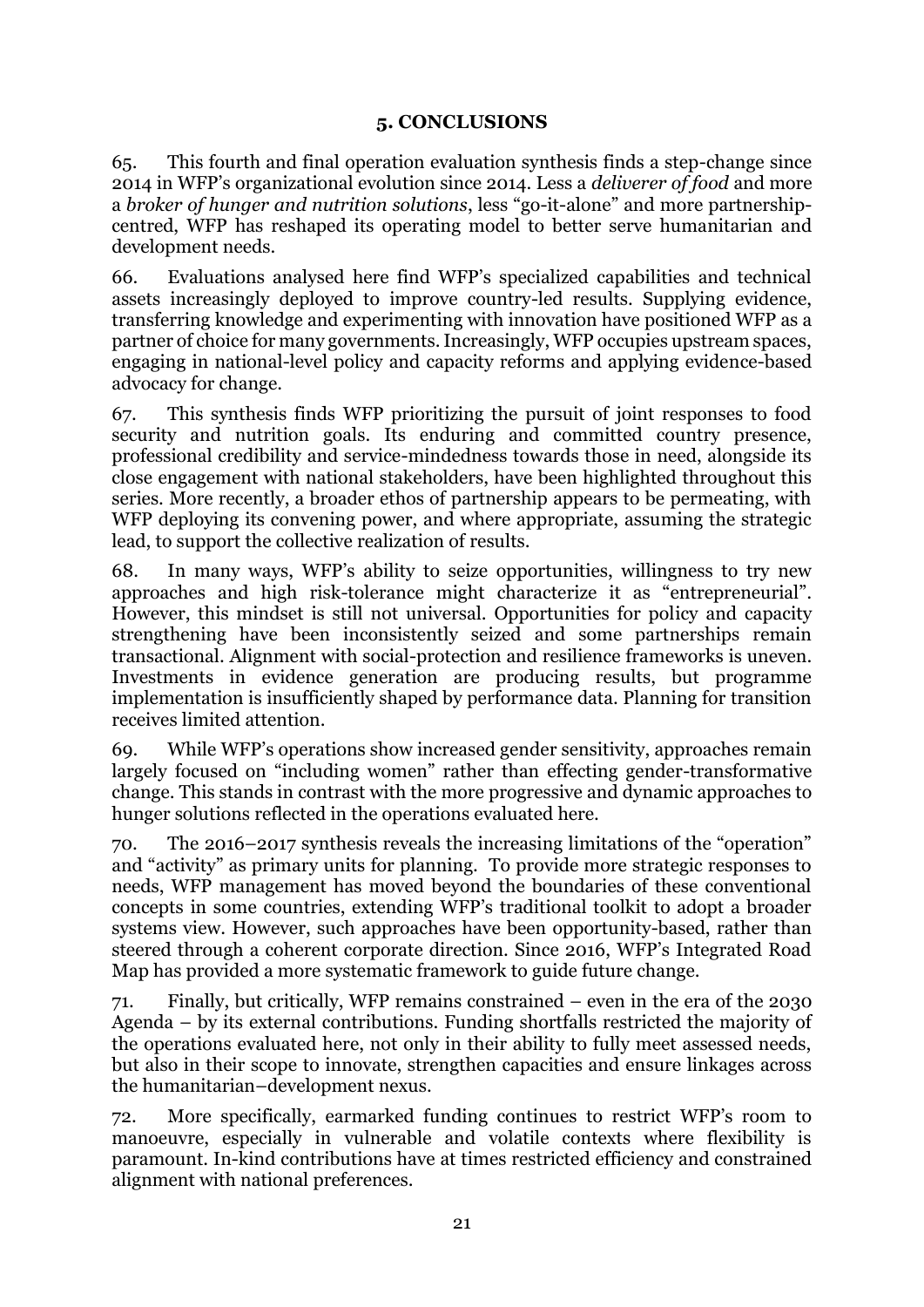73. The operation evaluation series has held up a mirror to four years of operational practice. This final synthesis in the series finds WFP generally better positioned to deliver for the future; with its technical capacity and assets, entrepreneurial approach and service-mindedness galvanized through recent organizational reforms. Realizing Zero Hunger and mitigating risk in an increasingly complex world, however, require not just effective and efficient humanitarian action but sustained attention by WFP to implementing these reforms. The fundamentals include a firm evidence base, strong adaptive capacity; a solutions focus; political astuteness and a partnership ethos. These qualities are amply demonstrated, though not always systematically applied, in the operations evaluated in this series.

74. Going forward, The Integrated Road Map offers WFP the opportunity more firmly to harness its capabilities for the future. Doing so will help the organization realize its full potential, as a key contributor to the realization of the 2030 Agenda and meeting the Zero Hunger Challenge.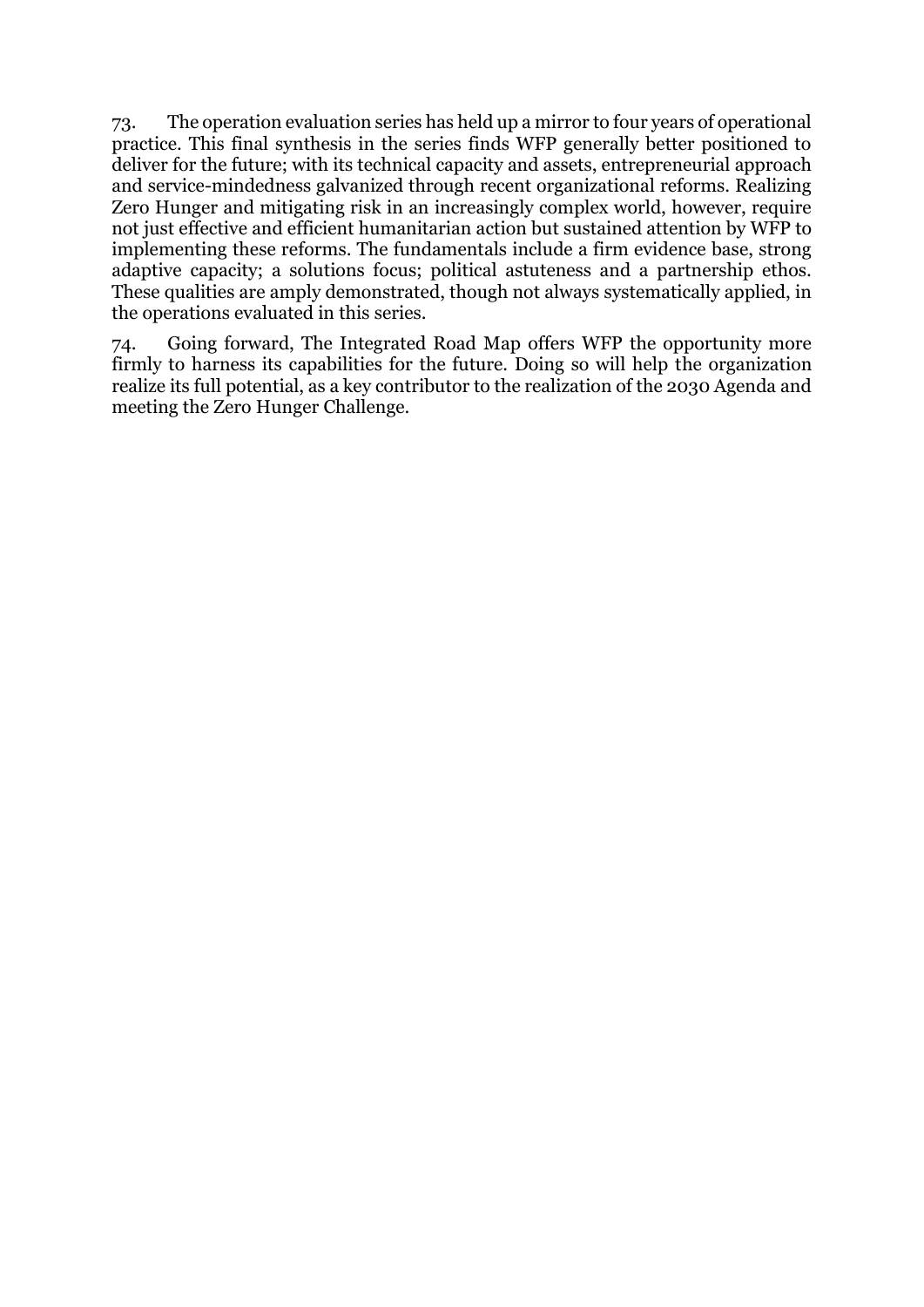## **6. LESSONS**

<span id="page-26-0"></span>75. The key lessons detailed below from four years of operation evaluations aim to support WFP as it continues to optimize performance for the future.

76. **Lesson 1: From food delivery to strategic solutions.** WFP can successfully broker strategic solutions to food security and nutrition only by playing a more upstream role in country partnerships. In response to national strategic reviews, WFP should ensure that it identifies explicit entry points for the deployment of its assets and capabilities – whether policy engagement, advocacy, convening power, the supplying of evidence or innovation. In short, where and how can WFP's entrepreneurial qualities be maximized to best contribute to Zero Hunger? Such choices need to be accompanied by clear communication on WFP's shift from "emergency responder" to "strategic partner for hunger solutions" within country strategic planning processes.

77. **Lesson 2: Adopt a systems perspective.** To further strengthen corporate change and add momentum where required, WFP's country strategic plans should fully integrate a systems focus, gearing intended action to localized mechanisms which determine safe, accessible and nutritious food to populations. This includes national social protection and resilience frameworks, as critical policy vehicles for changing lives; and which require a sharper and more directive corporate drive.

78. **Lesson 3: Define the milestones to transition.** In the light of the needs identified consistently throughout this series, and to reflect the priorities of the 2030 Agenda for Sustainable Development, WFP requires continued preparation for transition. In some locations, this may be many years away, while others may require reversion to emergency response. Preparations for transition should span the humanitarian–development divide and require a collectively agreed and consistent line of sight, not only from resources to corporate results, but also from results to exit.

79. **Lesson 4: From producing data to managing performance:** Raised in four successive years of this series, and despite corporate investment and new tools introduced, WFP's internal performance management has not yet fully delivered its potential. Outcome data, information quality and utility, and alignment with national systems remain significant challenges. Both a systemic and a culture change are needed; from 'producing data' as an end in itself, to 'managing performance' as core business of the organization, in support of operational excellence.

80. **Lesson 5: From including women to gender transformation.**  Throughout this series, evaluations have revealed insufficiently progressive approaches to gender equity. WFP should develop and communicate clear corporate messages: that gender is more than 'including women'; that equal numbers alone do not give rise to equal rights; and that delivering gender-transformative change is not an option but rather a critical humanitarian and development priority. Much can be learned from other global organizations on best practices for delivering gendertransformative results.

81. **Lessons 6: Advocate for enabling support.** WFP's organizational evolution is well recognized in its country partnerships. Yet its external contributions do not yet provide the flexibility required for the increasingly complex and sophisticated hunger solutions that evaluations have found WFP generally wellpositioned to deliver.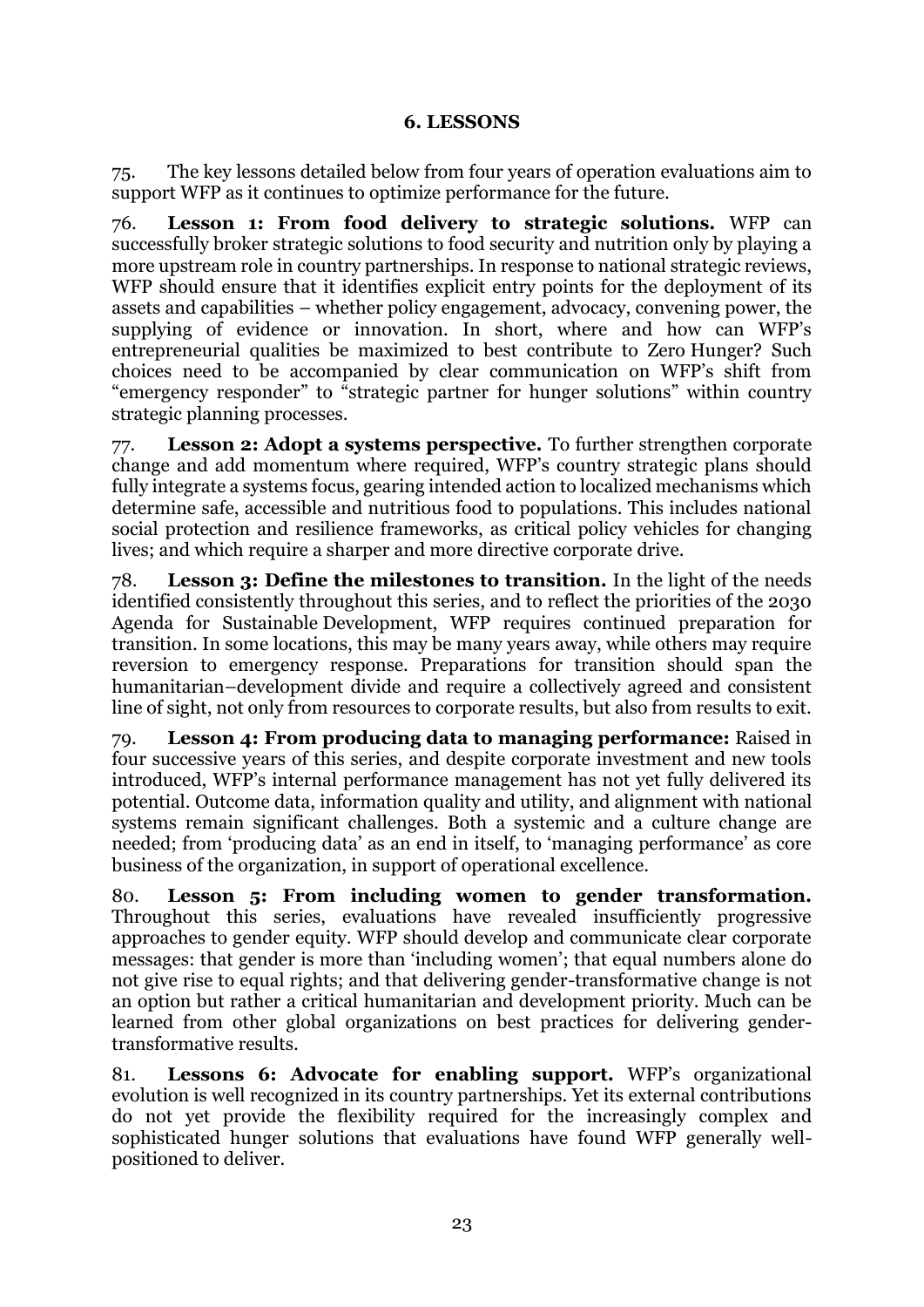82. At central, regional and country levels, WFP requires intensified advocacy to ensure full support for operations in line with its corporate shift. Such advocacy should focus not just on 'more' but on '*more enabling'* and '*more flexible'* financial contributions, framed by existing international commitments to humanitarian and development financing. Such investments, which underpin the shared agenda of the SDGs, are crucial for WFP to optimize its performance for the future and fulfil its potential as a strategic broker of hunger solutions.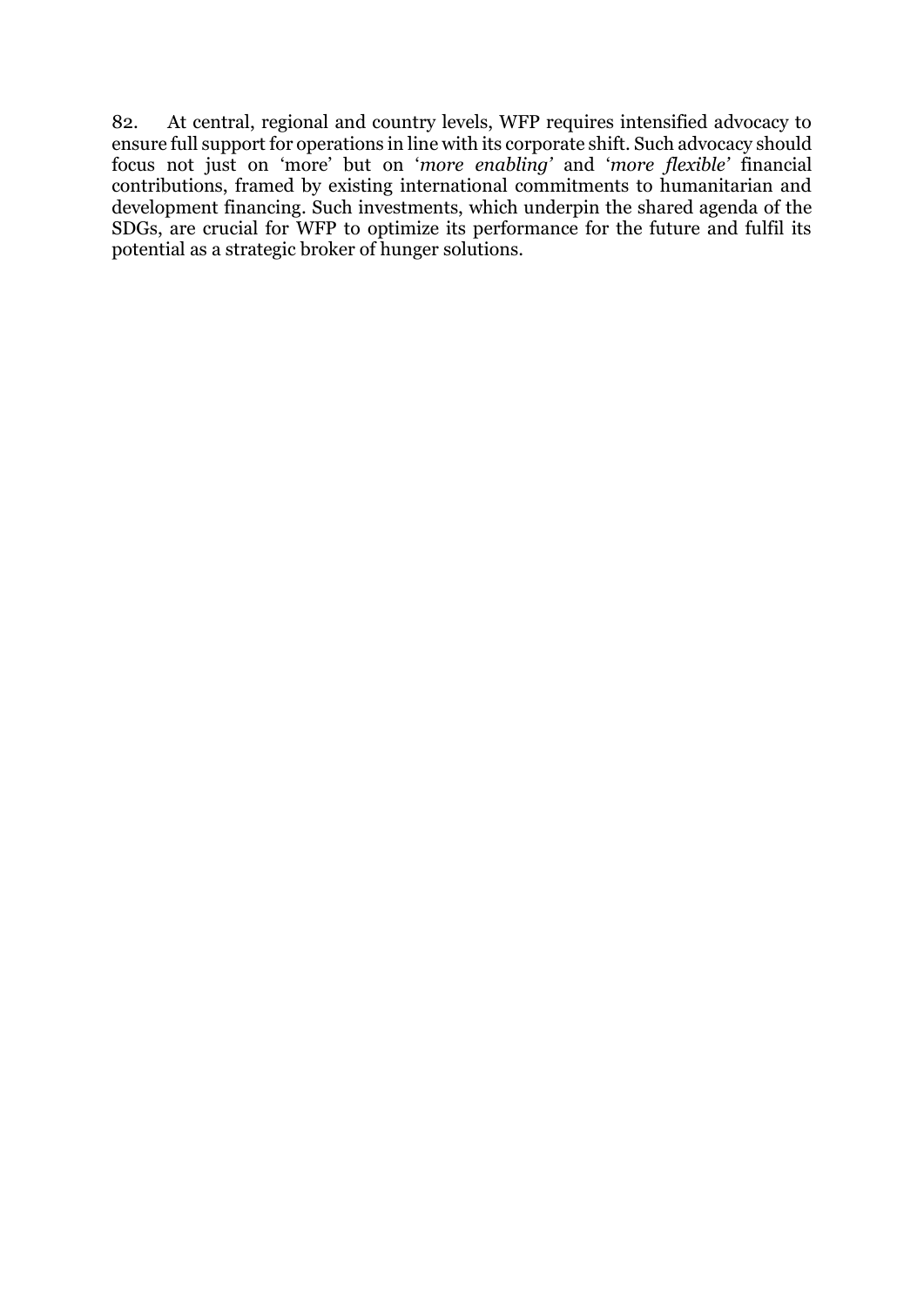## **Annex 1: Key features**

| <b>Operation</b>                       |             |        |                 |                         |             | Activities <sup>7</sup>                     |                     |                        |                   |                    |                   | <b>Modalities</b> |            |                   |
|----------------------------------------|-------------|--------|-----------------|-------------------------|-------------|---------------------------------------------|---------------------|------------------------|-------------------|--------------------|-------------------|-------------------|------------|-------------------|
| Country                                | Category    | No.    | <b>Duration</b> | Value (US\$<br>million) | %<br>funded | <b>Target</b><br>beneficiaries <sup>8</sup> | General<br>Distrib. | Nutrition <sup>9</sup> | School<br>Feeding | FFA/<br><b>FFT</b> | Cap.<br>Strength. | Local<br>purchase | Food       | C&V               |
| Cameroon                               | <b>PRRO</b> | 200552 | 2013-2016       | 28,333,919              | 37          | 143,173                                     | $\sqrt{ }$          | $\sqrt{ }$             |                   | $\sqrt{ }$         |                   |                   | $\sqrt{ }$ |                   |
| Chad                                   | <b>PRRO</b> | 200713 | 2015-2016       | 262,099,891             | 56          | 2,257,050                                   | $\sqrt{ }$          | $\sqrt{}$              |                   | $\sqrt{ }$         | $\sqrt{\diamond}$ | $\sqrt{}$         | $\sqrt{ }$ | $\sqrt{ }$        |
| Cuba                                   | CP          | 200703 | 2015-2018       | 17,532,831              | 76.0%       | 896,500                                     |                     |                        |                   |                    | $\sqrt{ }$        | $\sqrt{\diamond}$ | $\sqrt{ }$ |                   |
| <b>Djibouti</b>                        | <b>PRRO</b> | 200824 | 2015-2016       | 42,827,434              | 38.1        | 80,600                                      | $\sqrt{ }$          |                        | $\sqrt{ }$        | $\sqrt{ }$         | $\sqrt{}$         |                   | $\sqrt{ }$ | $\sqrt{ }$        |
| Haiti                                  | <b>PRRO</b> | 200618 | 2014-2017       | 118,561,950             | 50.1%       | 2,030,000                                   | $\sqrt{ }$          | $\sqrt{*}$             |                   | $\sqrt{ }$         | $\sqrt{\diamond}$ |                   | $\sqrt{ }$ | $\sqrt{}$         |
| Kyrgyz<br>Republic                     | <b>DEV</b>  | 200662 | 2014-16         | 19,764,901              | 100.4       | 274,000                                     |                     |                        |                   |                    |                   |                   |            | $\sqrt{\diamond}$ |
| Kyrgyz<br>Republic                     | <b>DEV</b>  | 200176 | 2013-2017       | 15,869,932              | 78.5        | 114,000                                     |                     |                        | $\sqrt{ }$        |                    | $\sqrt{ }$        |                   | $\sqrt{ }$ |                   |
| Madagascar                             | <b>PRRO</b> | 200735 | 2015-2017       | 30,102,427              | 40.2        | 449,000                                     | $\sqrt{ }$          | $\sqrt{}$              |                   | $\sqrt{ }$         | $\sqrt{}$         | $\sqrt{ }$        | $\sqrt{ }$ | $\sqrt{ }$        |
| Malawi                                 | PRRO        | 200692 | 2014-2017       | 250,018 962             | 58.1        | 2,888,390                                   | $\sqrt{ }$          | $\sqrt{*}$             |                   | $\sqrt{ }$         |                   | $\sqrt{ }$        | $\sqrt{ }$ | $\sqrt{ }$        |
| <b>M</b> vanmar                        | <b>PRRO</b> | 200299 | 2013-2017       | 343,056,450             | 56.1        | 2,916,320                                   | $\sqrt{ }$          | $\sqrt{*}$             | $\sqrt{ }$        | $\sqrt{ }$         | $\sqrt{ }$        | $\sqrt{ }$        | $\sqrt{}$  | $\sqrt{ }$        |
| <b>Nepal</b>                           | CP          | 200319 | 2013-2017       | 216, 275, 282           | 27          | 492,909                                     |                     |                        |                   | $\sqrt{\diamond}$  | $\sqrt{}$         | $\sqrt{ }$        | $\sqrt{ }$ | $\mathbf{v}$      |
| Rwanda                                 | CP          | 200539 | 2013-2018       | 51,852,984              | 85.0        | 197,450                                     |                     |                        |                   | $\sqrt{ }$         | $\sqrt{ }$        | $\sqrt{\diamond}$ | $\sqrt{ }$ |                   |
| Regional<br>(Cameroon,<br>Chad, Niger) | <b>EMOP</b> | 200777 | 2015-2016       | 196,580,200             | 50%         | 668,574                                     | $\sqrt{ }$          | $\sqrt{}$              | $\sqrt{ }$        | $\sqrt{\diamond}$  | $\sqrt{ }$        |                   | $\sqrt{ }$ | $\sqrt{ }$        |
| <b>Sudan</b>                           | <b>PRRO</b> | 200808 | 2015-2017       | 732,711,363             | 70          | 6,107,200                                   | √                   |                        |                   |                    | $\sqrt{\diamond}$ | $\sqrt{\diamond}$ | $\sqrt{ }$ | $\sqrt{ }$        |
| Swaziland                              | <b>DEV</b>  | 200353 | 2012-2017       | 10,748,648              | 40.7        | 203,163                                     |                     | $\sqrt{}$              |                   |                    | $\sqrt{}$         |                   | $\sqrt{ }$ |                   |
| Planned                                |             |        |                 | 2,336,337,174           |             | 19,718,329                                  | $\boldsymbol{9}$    | 13                     | 8                 | 12                 | 13                | 8                 | 15         | 11                |

<span id="page-28-0"></span> $\overline{\phantom{a}}$ 

<sup>7</sup> ◊ denotes planned but not implemented/implemented to a very limited degree in terms of number of beneficiaries or duration

<sup>8</sup> Planned beneficiaries over project lifetime

<sup>9</sup> \*Denotes HIV/AIDS activities, analysed/reported under nutrition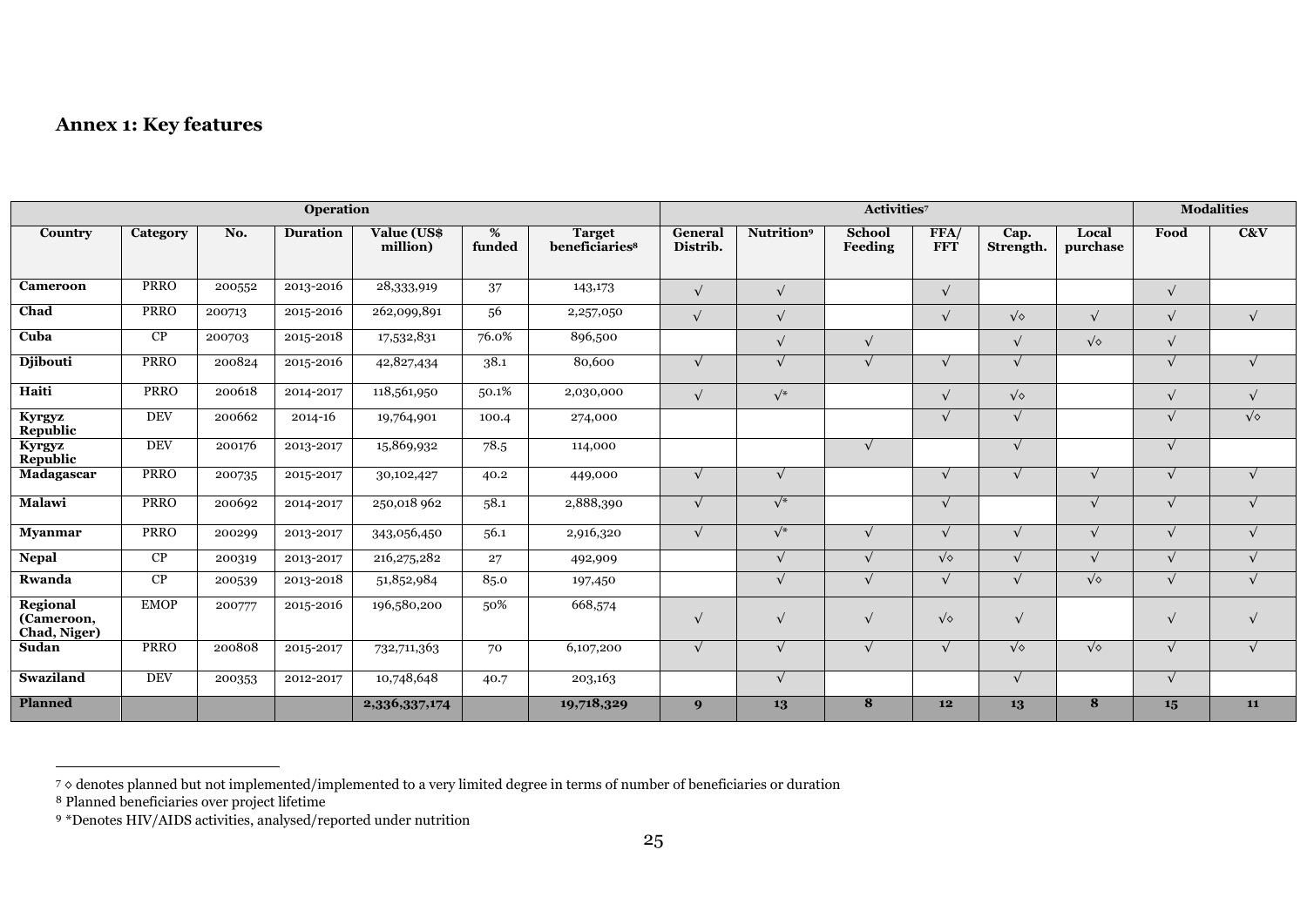## <span id="page-29-0"></span>**Acronyms**

| CP            | country programme                        |
|---------------|------------------------------------------|
| <b>DEV</b>    | development project                      |
| <b>EMOP</b>   | emergency operation                      |
| <b>FFA</b>    | food assistance for assets               |
| FFT           | food assistance for training             |
| <b>IDP</b>    | internally displaced person              |
| <b>NeKSAP</b> | Nepal Khadya Surakshya Anugaman Pranali  |
| <b>PRRO</b>   | protracted relief and recovery operation |